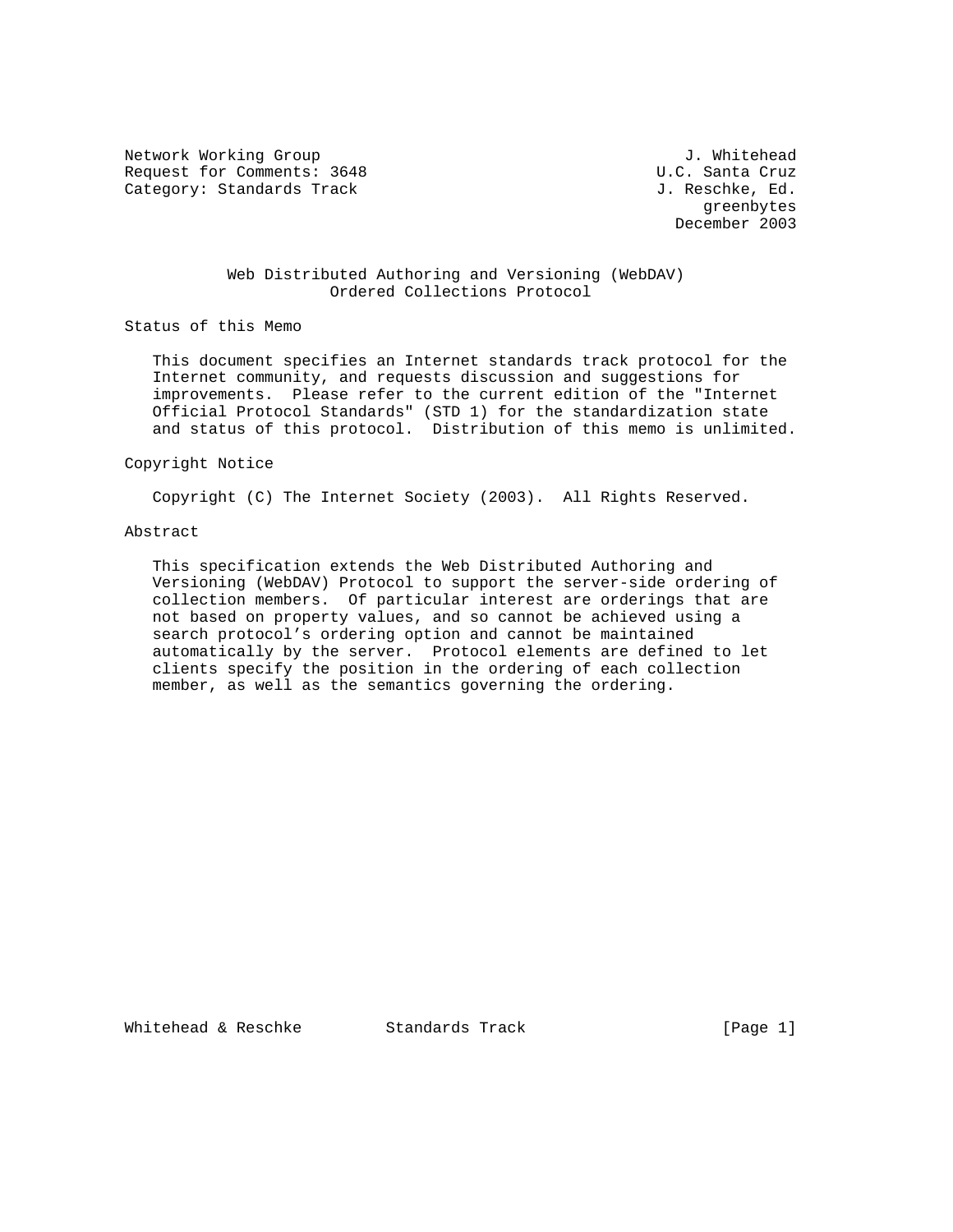Table of Contents

| 1. |                                                                        | $\mathbf{3}$   |
|----|------------------------------------------------------------------------|----------------|
| 2. |                                                                        | $\overline{3}$ |
| 3. |                                                                        | $\overline{4}$ |
| 4. | Overview of Ordered Collections                                        | 5              |
|    | Additional Collection properties<br>4.1.                               | $6\phantom{1}$ |
|    | 4.1.1. DAV: ordering-type (protected).                                 | $6\phantom{1}$ |
| 5. | Creating an Ordered Collection                                         | $\overline{7}$ |
|    | 5.1.                                                                   | $\overline{7}$ |
|    | Example: Creating an Ordered Collection.<br>5.2.                       | 8              |
| 6. | Setting the Position of a Collection Member.                           | 8              |
|    | 6.1.                                                                   | 8              |
|    | Examples: Setting the Position of a Collection Member. .<br>6.2.<br>10 |                |
|    | Examples: Renaming a member of an ordered collection<br>10<br>6.3.     |                |
| 7. | Changing a Collection Ordering: ORDERPATCH method.<br>11               |                |
|    | Example: Changing a Collection Ordering. 13<br>7.1.                    |                |
|    | Example: Failure of an ORDERPATCH Request. 14<br>7.2.                  |                |
| 8. | Listing the Members of an Ordered Collection 16                        |                |
|    | Example: PROPFIND on an Ordered Collection 17<br>8.1.                  |                |
| 9. | Relationship to versioned collections. 19                              |                |
|    | Collection Version Properties. 20<br>9.1.                              |                |
|    | Additional semantics for<br>9.1.1.                                     |                |
|    | DAV: version-controlled-binding-set (protected) . 20                   |                |
|    | DAV:ordering-type (protected). 20<br>9.1.2.                            |                |
|    | Additional CHECKIN semantics 20<br>9.2.                                |                |
|    | 9.3.<br>Additional CHECKOUT Semantics. 20                              |                |
|    | Additional UNCHECKOUT, UPDATE, and MERGE Semantics 21<br>9.4.          |                |
|    |                                                                        |                |
|    | 10.1. Example: Using OPTIONS for the Discovery of Support for          |                |
|    |                                                                        |                |
|    | 10.2. Example: Using Live Properties for the Discovery of              |                |
|    |                                                                        |                |
|    |                                                                        |                |
|    | 11.1. Denial of Service and DAV: ordering-type 23                      |                |
|    | 12. Internationalization Considerations. 24                            |                |
|    |                                                                        |                |
|    |                                                                        |                |
|    | 14. Intellectual Property Statement. 25                                |                |
|    |                                                                        |                |
|    |                                                                        |                |
|    |                                                                        |                |
| Α. | Extensions to the WebDAV Document Type Definition. 27                  |                |
|    |                                                                        |                |
|    |                                                                        |                |
|    |                                                                        |                |

Whitehead & Reschke Standards Track (Page 2)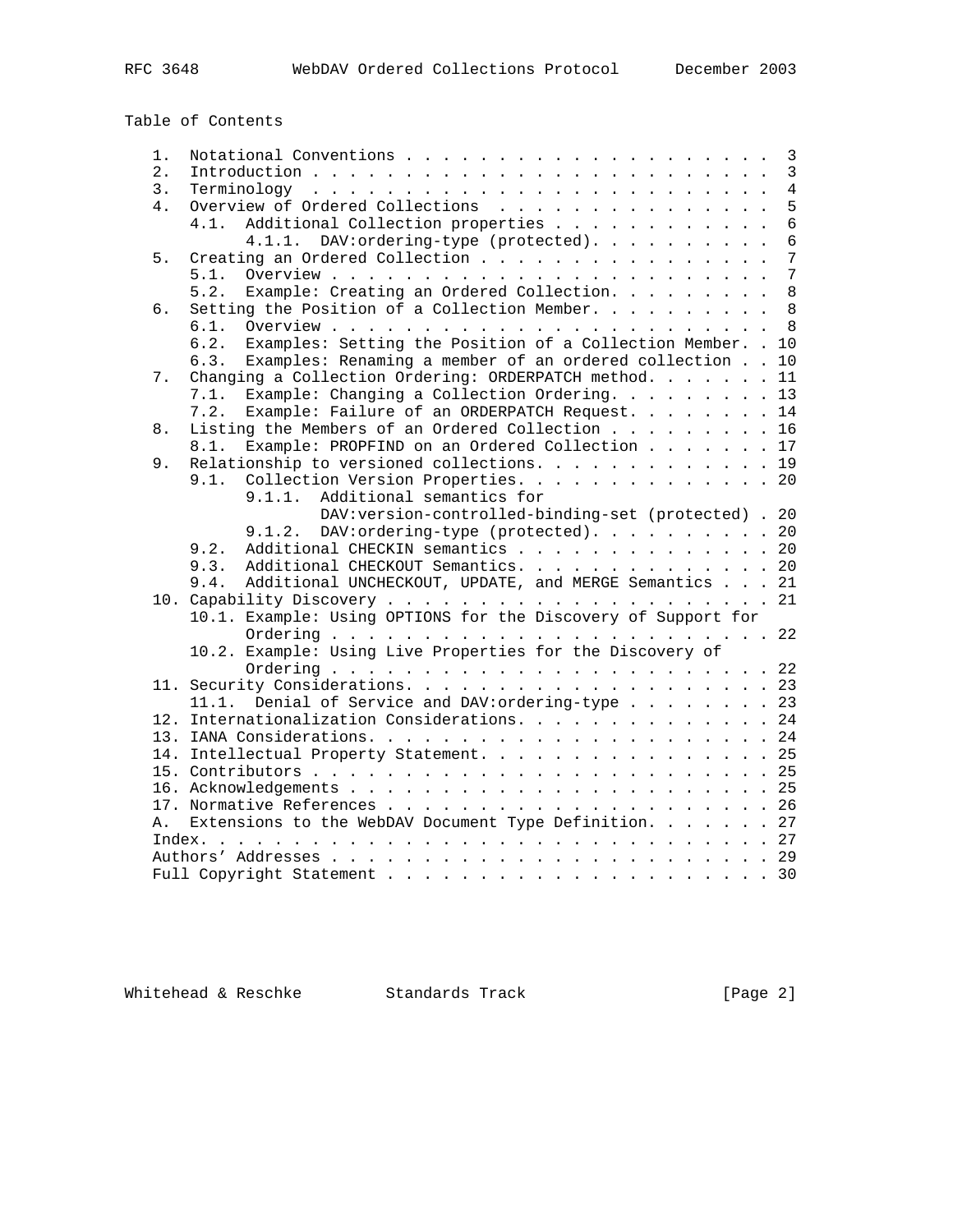#### 1. Notational Conventions

 Since this document describes a set of extensions to the WebDAV Distributed Authoring Protocol [RFC2518], which is itself an extension to the HTTP/1.1 protocol, the augmented BNF used here to describe protocol elements is exactly the same as described in Section 2.1 of HTTP [RFC2616]. Since this augmented BNF uses the basic production rules provided in Section 2.2 of HTTP, these rules apply to this document as well.

 The key words "MUST", "MUST NOT", "REQUIRED", "SHALL", "SHALL NOT", "SHOULD", "SHOULD NOT", "RECOMMENDED", "MAY", and "OPTIONAL" in this document are to be interpreted as described in [RFC2119].

 This document uses XML DTD fragments as a purely notational convention. WebDAV request and response bodies can not be validated due to the specific extensibility rules defined in section 23 of [RFC2518] and due to the fact that all XML elements defined by this specification use the XML namespace name "DAV:". In particular:

- 1. element names use the "DAV:" namespace,
- 2. element ordering is irrelevant,
- 3. extension elements (elements not already defined as valid child elements) may be added anywhere, except where explicitly stated otherwise,
- 4. extension attributes (attributes not already defined as valid for this element) may be added anywhere, except where explicitly stated otherwise.
- 2. Introduction

 This specification builds on the collection infrastructure provided by the WebDAV Distributed Authoring Protocol, adding support for the server-side ordering of collection members.

 There are many scenarios in which it is useful to impose an ordering on a collection at the server, such as expressing a recommended access order, or a revision history order. The members of a collection might represent the pages of a book, which need to be presented in order if they are to make sense, or an instructor might create a collection of course readings that she wants to be displayed in the order they are to be read.

 Orderings may be based on property values, but this is not always the case. The resources in the collection may not have properties that

Whitehead & Reschke Standards Track [Page 3]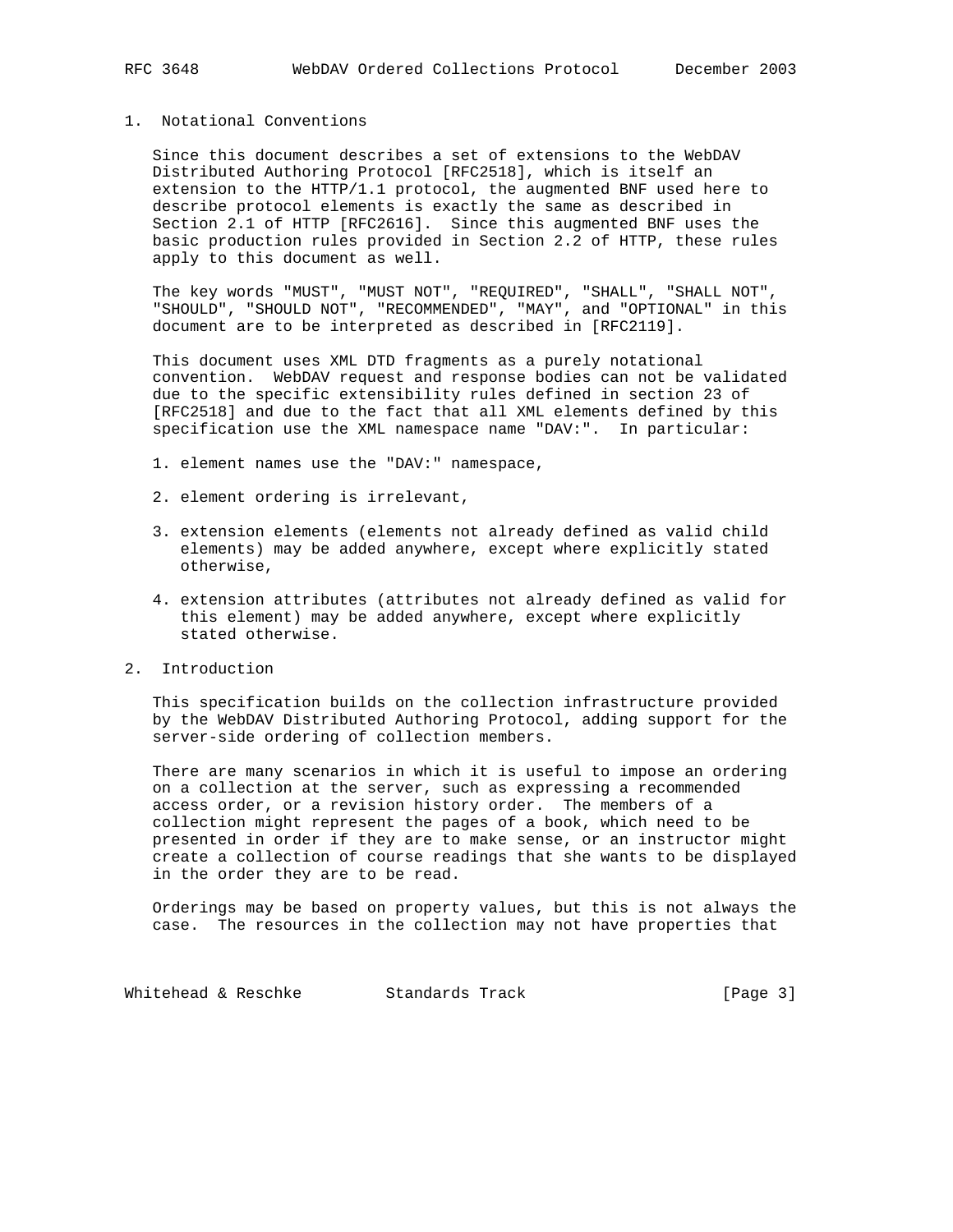can be used to support the desired ordering. Orderings based on properties can be obtained using a search protocol's ordering option, but orderings not based on properties cannot. These orderings generally need to be maintained by a human user.

 The ordering protocol defined here focuses on support for such human-maintained orderings. Its protocol elements allow clients to specify the position of each collection member in the collection's ordering, as well as the semantics governing the order. The protocol is designed to allow additional support in the future for orderings that are maintained automatically by the server.

 The remainder of this document is structured as follows: Section 3 defines terminology that will be used throughout the specification. Section 4 provides an overview of ordered collections. Section 5 describes how to create an ordered collection, and Section 6 discusses how to set a member's position in the ordering of a collection. Section 7 explains how to change a collection ordering. Section 8 discusses listing the members of an ordered collection. Section 9 discusses the impact on version-controlled collections (as defined in [RFC3253]). Section 10 describes capability discovery. Sections 11 through 13 discuss security, internationalization, and IANA considerations. The remaining sections provide supporting information.

3. Terminology

 The terminology used here follows that in [RFC2518] and [RFC3253]. Definitions of the terms resource, Uniform Resource Identifier (URI), and Uniform Resource Locator (URL) are provided in [RFC2396].

Ordered Collection

 A collection for which the results from a PROPFIND request are guaranteed to be in the order specified for that collection.

Unordered Collection

 A collection for which the client cannot depend on the repeatability of the ordering of results from a PROPFIND request.

## Client-Maintained Ordering

 An ordering of collection members that is maintained on the server based on client requests specifying the position of each collection member in the ordering.

Whitehead & Reschke Standards Track [Page 4]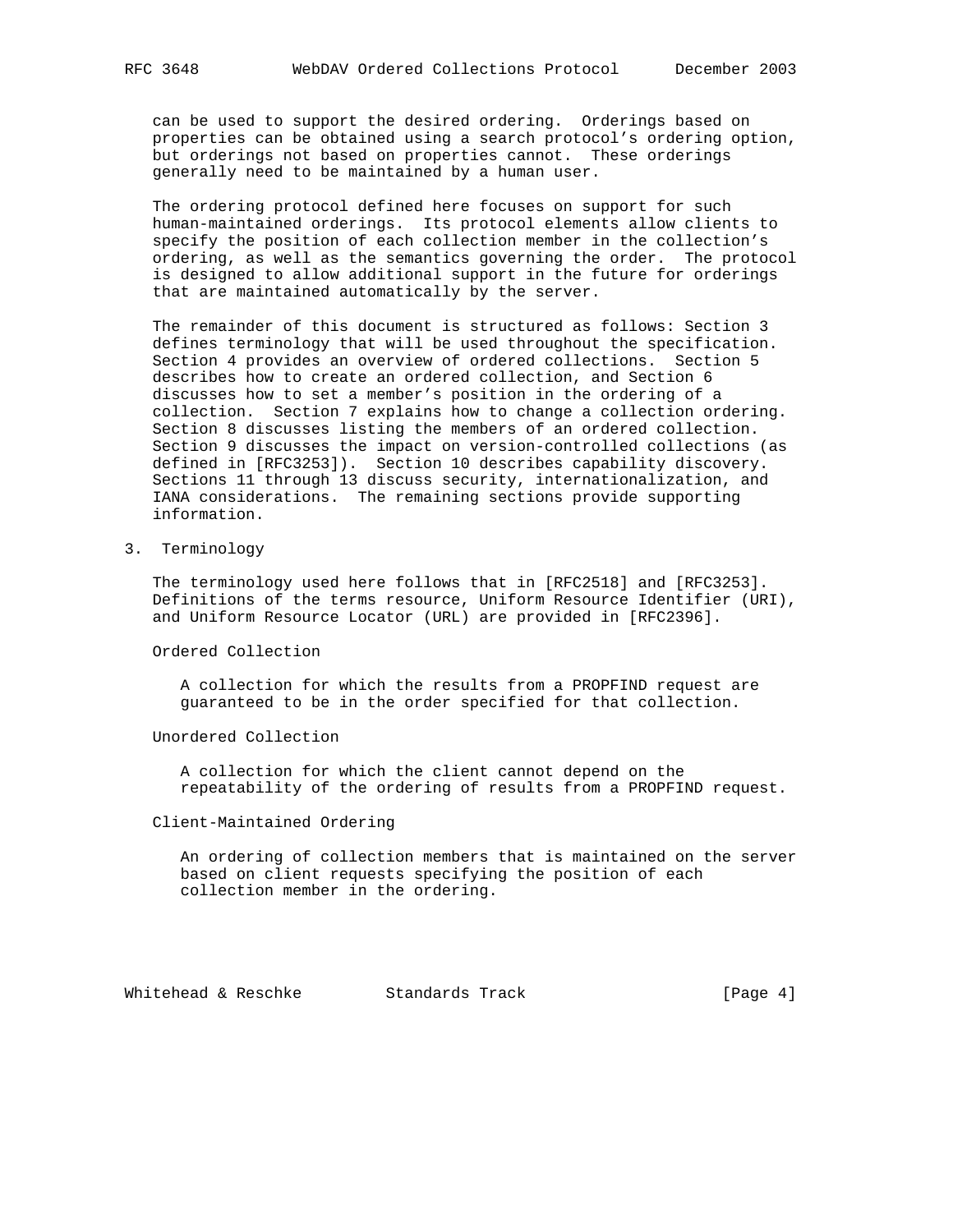## Server-Maintained Ordering

 An ordering of collection members that is maintained automatically by the server, based on a client's choice of ordering semantics.

Ordering Semantics

 In general, ordering semantics are the set of structures or meanings applied to the ordering of the member of a specific collection. Within this document, "ordering semantics" refers specifically to the structure specified in the DAV:ordering-type property. See Section 4.1.1 for more information on DAV:ordering-type.

 This document uses the terms "precondition", "postcondition" and "protected property" as defined in [RFC3253]. Servers MUST report pre-/postcondition failures as described in section 1.6 of this document.

4. Overview of Ordered Collections

 If a collection is not ordered, the client cannot depend on the repeatability of the ordering of results from a PROPFIND request. By specifying an ordering for a collection, a client requires the server to follow that ordering whenever it responds to a PROPFIND request on that collection.

 Server-side orderings may be client-maintained or server-maintained. For client-maintained orderings, a client must specify the ordering position of each of the collection's members, either when the member is added to the collection (using the Position header (Section 6)) or later (using the ORDERPATCH (Section 7) method). For server maintained orderings, the server automatically positions each of the collection's members according to the ordering semantics. This specification supports only client-maintained orderings, but is designed to allow the future extension with server-maintained orderings.

A collection that supports ordering is not required to be ordered.

 If a collection is ordered, each of its internal member URIs MUST appear in the ordering exactly once, and the ordering MUST NOT include any URIs that are not internal members of the collection. The server is responsible for enforcing these constraints on orderings. The server MUST remove an internal member URI from the ordering when it is removed from the collection. Removing an internal member MUST NOT affect the ordering of the remaining

Whitehead & Reschke Standards Track [Page 5]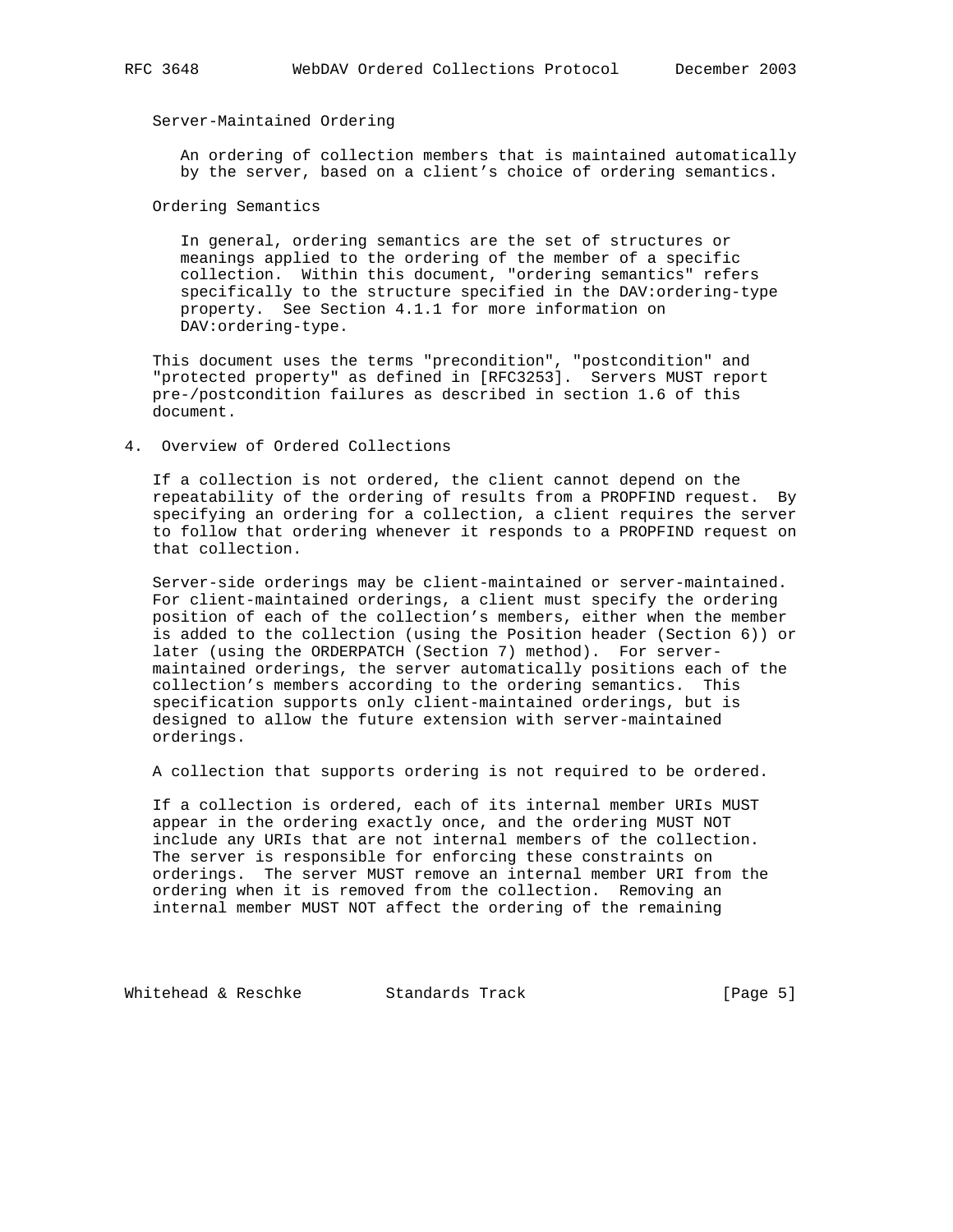internal members. The server MUST add an internal member URI to the ordering when it is added to the collection.

 Only one ordering can be attached to any collection. Multiple orderings of the same resources can be achieved by creating multiple collections referencing those resources, and attaching a different ordering to each collection.

 An ordering is considered to be part of the state of a collection resource. Consequently, the ordering is the same no matter which URI is used to access the collection and is protected by locks or access control constraints on the collection.

4.1. Additional Collection properties

 A DAV:allprop PROPFIND request SHOULD NOT return any of the properties defined in this document.

4.1.1. DAV:ordering-type (protected)

 The DAV:ordering-type property indicates whether the collection is ordered and, if so, uniquely identifies the semantics of the ordering. It may also point to an explanation of the semantics in human and/or machine-readable form. At a minimum, this allows human users who add members to the collection to understand where to position them in the ordering. This property cannot be set using PROPPATCH. Its value can only be set by including the Ordering-Type header with a MKCOL request or by submitting an ORDERPATCH request.

 Ordering types are identified by URIs that uniquely identify the semantics of the collection's ordering. The following two URIs are predefined:

- DAV:custom: The value DAV:custom indicates that the collection is ordered, but the semantics governing the ordering are not being advertised.
- DAV:unordered: The value DAV:unordered indicates that the collection is not ordered. That is, the client cannot depend on the repeatability of the ordering of results from a PROPFIND request.

 An ordering-aware client interacting with an ordering-unaware server (e.g., one that is implemented only according to [RFC2518]) SHOULD assume that the collection is unordered if a collection does not have the DAV:ordering-type property.

<!ELEMENT ordering-type (href) >

Whitehead & Reschke Standards Track [Page 6]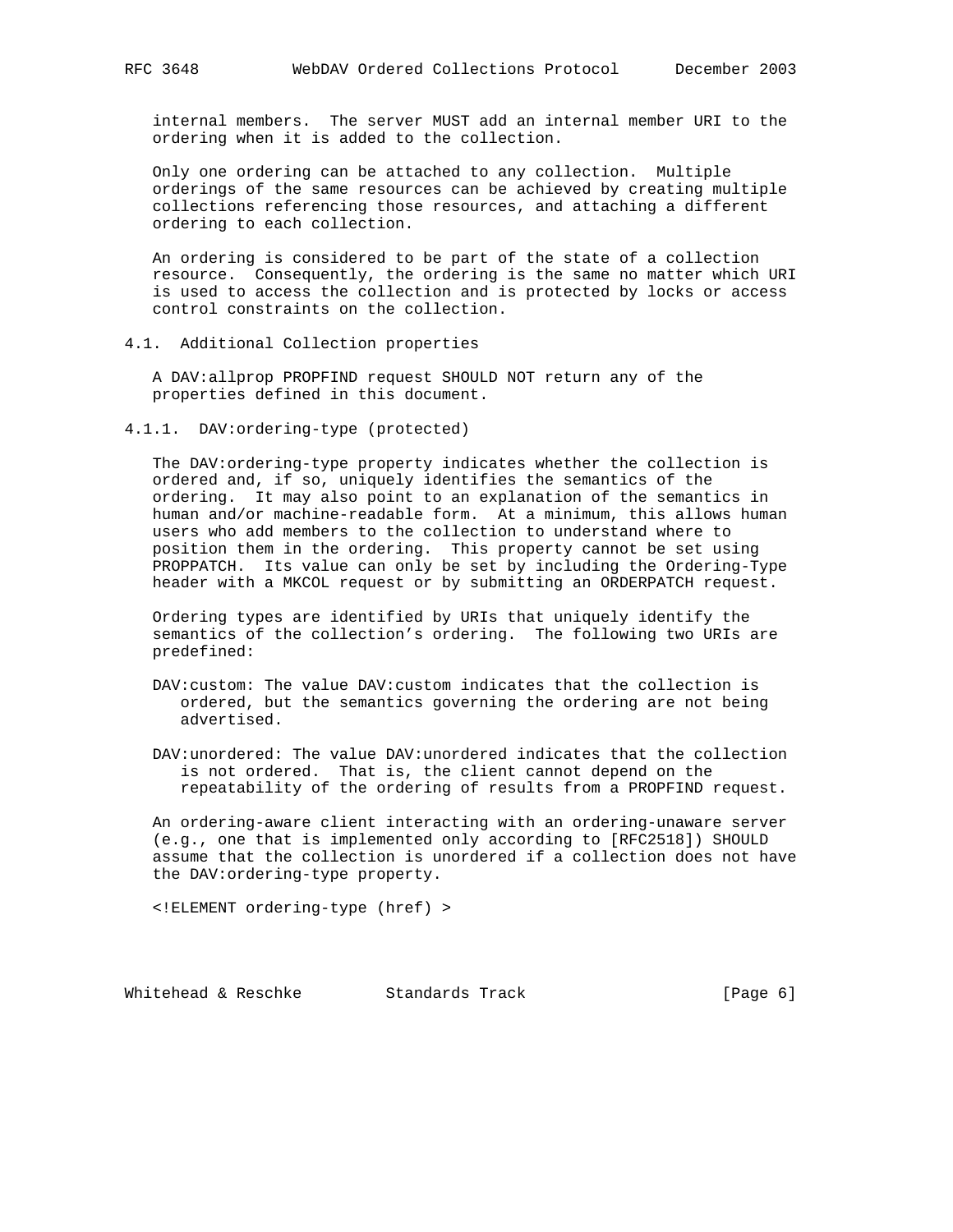# 5. Creating an Ordered Collection

## 5.1. Overview

 When a collection is created, the client MAY request that it be ordered and specify the semantics of the ordering by using the new Ordering-Type header (defined below) with a MKCOL request.

 For collections that are ordered, the client SHOULD identify the semantics of the ordering with a URI in the Ordering-Type header, although the client MAY simply set the header value to DAV:custom to indicate that the collection is ordered but the semantics of the ordering are not being advertised. Setting the value to a URI that identifies the ordering semantics provides the information a human user or software package needs to insert new collection members into the ordering intelligently. Although the URI in the Ordering-Type header MAY point to a resource that contains a definition of the semantics of the ordering, clients SHOULD NOT access that resource to avoid overburdening its server. A value of DAV:unordered in the Ordering-Type header indicates that the client wants the collection to be unordered. If the Ordering-Type header is not present, the collection will be unordered.

Additional Marshalling:

 Ordering-Type = "Ordering-Type" ":" absoluteURI ; absoluteURI: see RFC2396, section 3

 The URI "DAV:unordered" indicates that the collection is not ordered, while "DAV:custom" indicates that the collection is to be ordered, but the semantics of the ordering is not being advertised. Any other URI value indicates that the collection is ordered, and identifies the semantics of the ordering.

Additional Preconditions:

 (DAV:ordered-collections-supported): the server MUST support ordered collections in the part of the URL namespace identified by the request URL.

Additional Postconditions:

 (DAV:ordering-type-set): if the Ordering-Type header was present, the request MUST have created a new collection resource with the DAV:ordering-type being set according to the Ordering-Type request header. The collection MUST be ordered unless the ordering type is "DAV:unordered".

Whitehead & Reschke Standards Track [Page 7]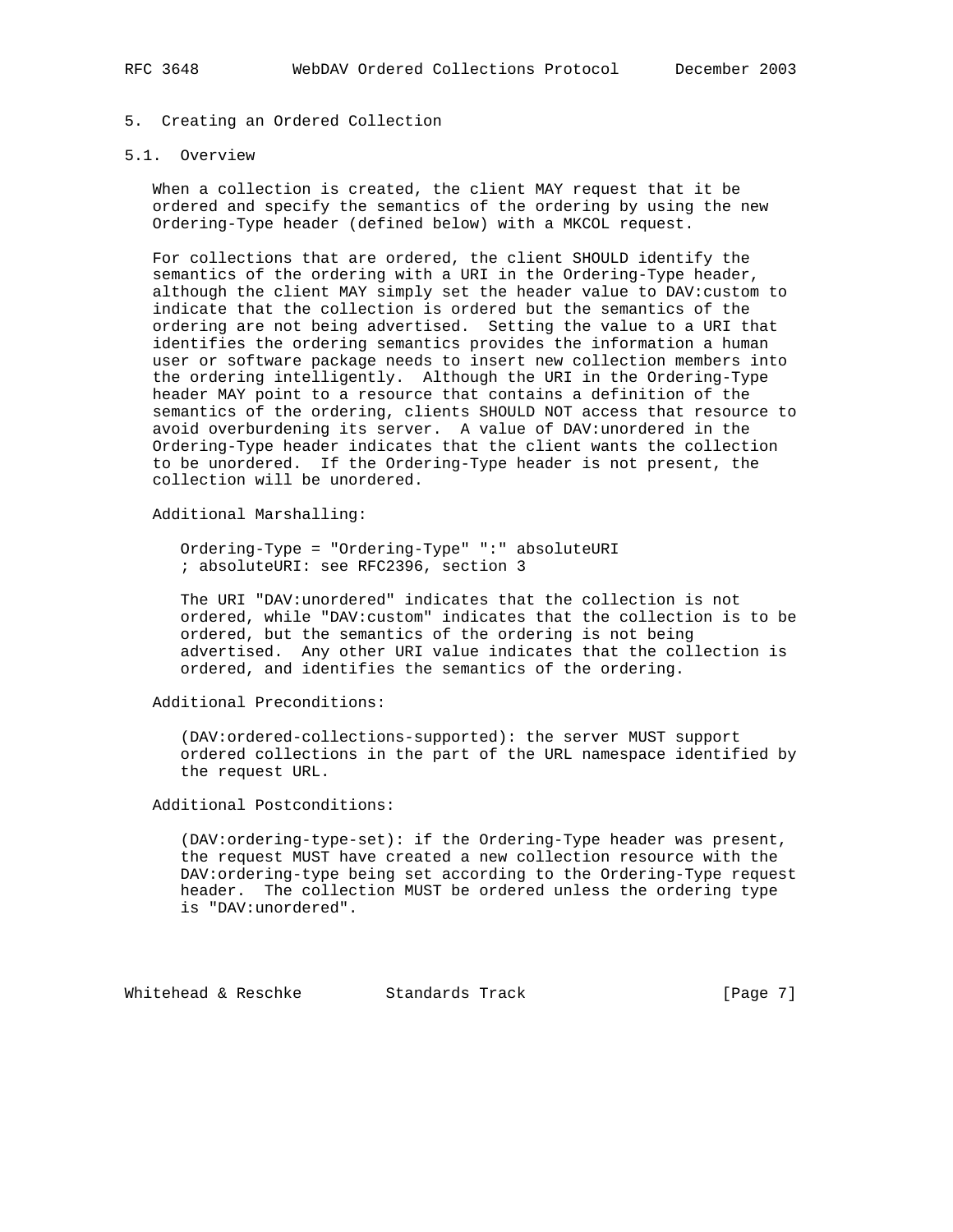5.2. Example: Creating an Ordered Collection

>> Request:

 MKCOL /theNorth/ HTTP/1.1 Host: example.org Ordering-Type: http://example.org/orderings/compass.html

>> Response:

HTTP/1.1 201 Created

 In this example, a new ordered collection was created. Its DAV:ordering-type property has the URI from the Ordering-Type header as its value http://example.org/orderings/compass.html. In this case, the URI identifies the semantics governing a client-maintained ordering. As new members are added to the collection, clients or end users can use the semantics to determine where to position the new members in the ordering.

- 6. Setting the Position of a Collection Member
- 6.1. Overview

 When a new member is added to a collection with a client-maintained ordering (for example, with PUT, COPY, or MKCOL), its position in the ordering can be set with the new Position header. The Position header allows the client to specify that an internal member URI should be first in the collection's ordering, last in the collection's ordering, immediately before some other internal member URI in the collection's ordering, or immediately after some other internal member URI in the collection's ordering.

 If the Position request header is not used when adding a member to an ordered collection, then:

- o If the request is replacing an existing resource, the server MUST preserve the present ordering.
- o If the request is adding a new internal member URI to the collection, the server MUST append the new member to the end of the ordering.

 Note to implementers: this specification does not mandate a specific implementation of MOVE operations within the same parent collection. Therefore, servers may either implement this as a simple rename operation (preserving the collection member's position), or as a sequence of "remove" and "add" (causing the semantics of "adding a

Whitehead & Reschke Standards Track [Page 8]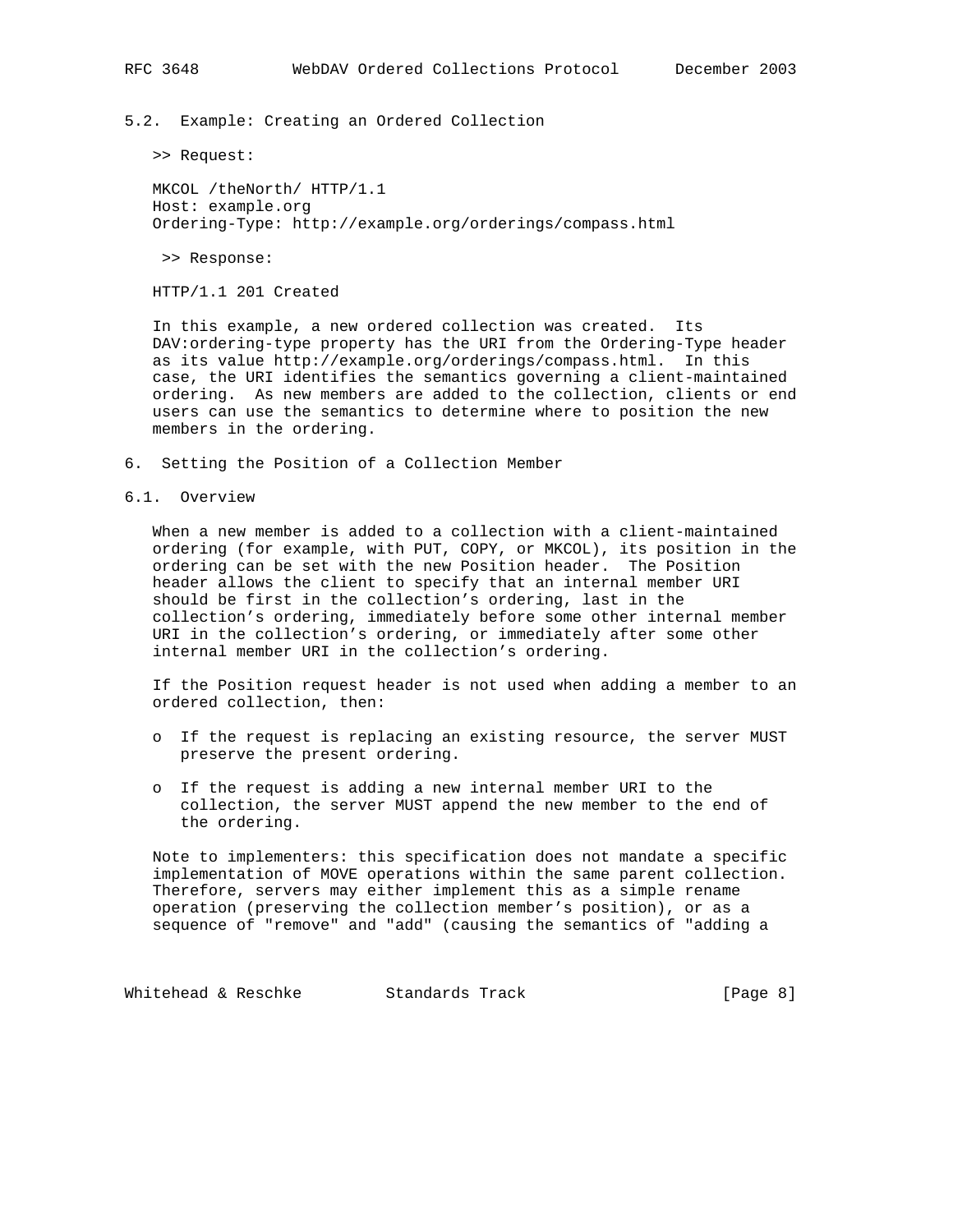new member" to apply). Future revisions of this specification may specify this behaviour more precisely based on future implementation experience.

Additional Marshalling:

 Position = "Position" ":" ("first" | "last" | (("before" | "after") segment))

segment is defined in Section 3.3 of [RFC2396].

 The segment is interpreted relative to the collection to which the new member is being added.

 When the Position header is present, the server MUST insert the new member into the ordering at the specified location.

 The "first" keyword indicates that the new member is placed in the beginning position in the collection's ordering, while "last" indicates that the new member is placed in the final position in the collection's ordering. The "before" keyword indicates that the new member is added to the collection's ordering immediately prior to the position of the member identified in the segment. Likewise, the "after" keyword indicates that the new member is added to the collection's ordering immediately following the position of the member identified in the segment.

 If the request is replacing an existing resource and the Position header is present, the server MUST remove the internal member URI from its current position, and insert it at the newly requested position.

Additional Preconditions:

 (DAV:collection-must-be-ordered): the target collection MUST be ordered.

 (DAV:segment-must-identify-member): the referenced segment MUST identify a resource that exists and is different from the affected resource.

Additional Postconditions:

 (DAV:position-set): if a Position header is present, the request MUST create the new collection member at the specified position.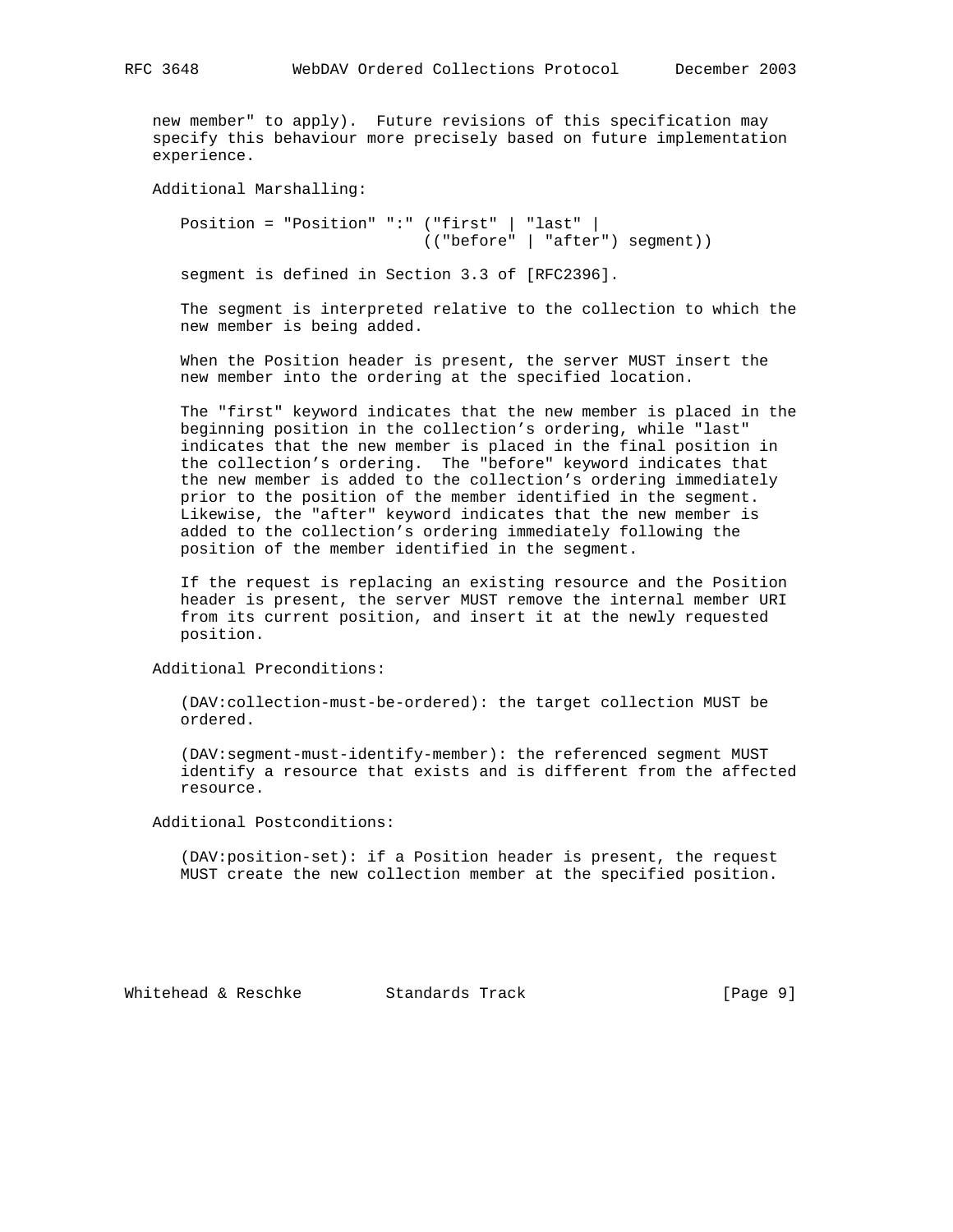6.2. Examples: Setting the Position of a Collection Member

>> Request:

```
 COPY /˜user/dav/spec08.html HTTP/1.1
 Host: example.org
 Destination: http://example.org/˜slein/dav/spec08.html
 Position: after requirements.html
```
>> Response:

HTTP/1.1 201 Created

 This request resulted in the creation of a new resource at example.org/˜slein/dav/spec08.html. The Position header in this example caused the server to set its position in the ordering of the /˜slein/dav/ collection immediately after requirements.html.

>> Request:

 MOVE /i-d/draft-webdav-prot-08.txt HTTP/1.1 Host: example.org Destination: http://example.org/˜user/dav/draft-webdav-prot-08.txt Position: first

>> Response:

 HTTP/1.1 409 Conflict Content-Type: text/xml; charset="utf-8" Content-Length: xxxx

```
 <?xml version="1.0" encoding="utf-8" ?>
 <D:error xmlns:D="DAV:">
   <D:collection-must-be-ordered/>
 </D:error>
```
 In this case, the server returned a 409 (Conflict) status code because the /˜user/dav/ collection is an unordered collection. Consequently, the server was unable to satisfy the Position header.

6.3. Examples: Renaming a member of an ordered collection

 The following sequence of requests will rename a collection member while preserving its position, independently of how the server implements the MOVE operation:

Whitehead & Reschke Standards Track [Page 10]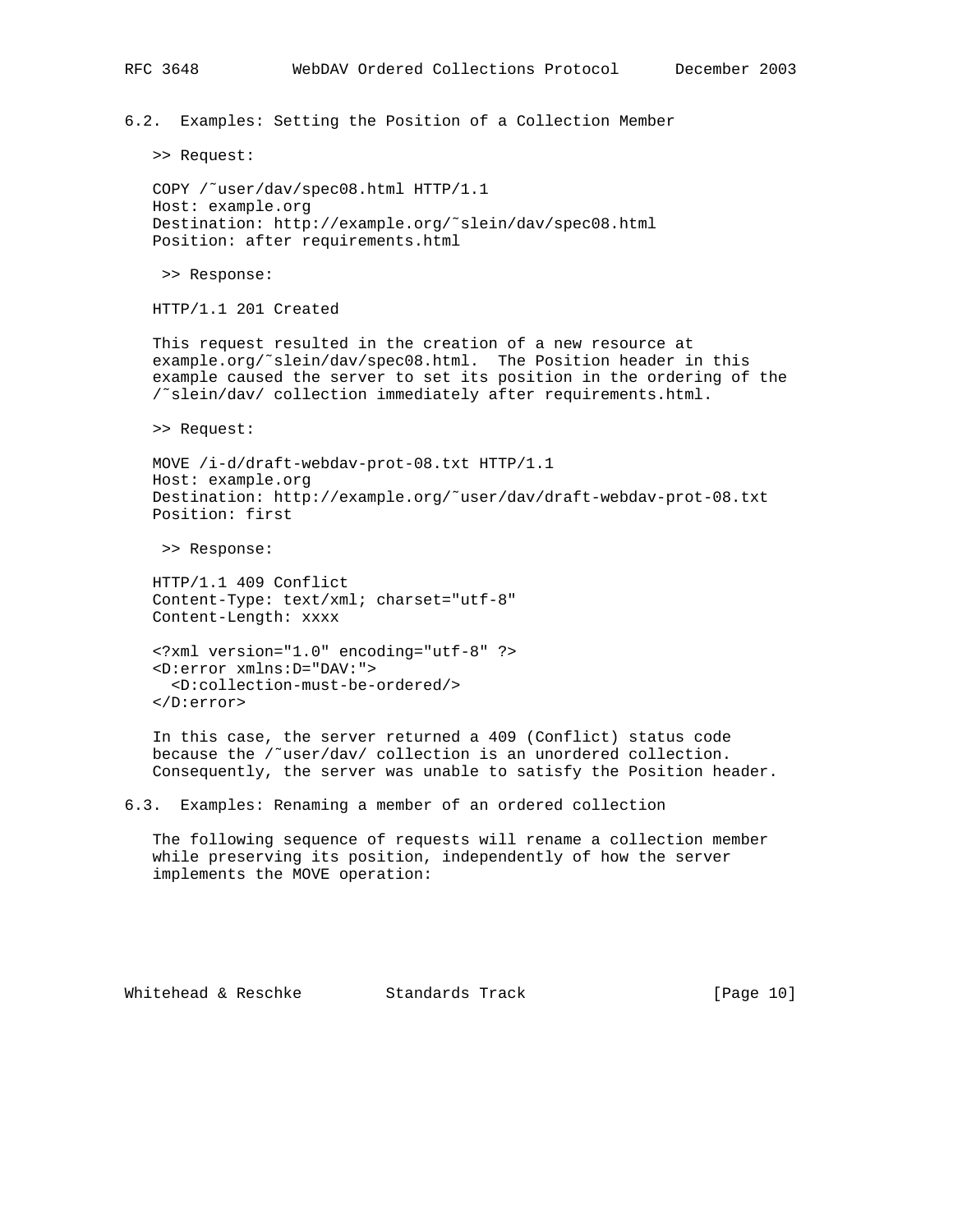- 1. PROPFIND collection with depth 1, retrieving the DAV:ordering-type property (an interactive client has already likely done this in order to display the collection's content).
- 2. If the DAV:ordering-type property is present and does not equal "dav:unordered" (thus if the collection is ordered), determine the current position (such as "first" or "after x") and setup the Position header accordingly.
- 3. Perform the MOVE operation, optionally supplying the Position header computed in the previous step.
- 7. Changing a Collection Ordering: ORDERPATCH method

 The ORDERPATCH method is used to change the ordering semantics of a collection, to change the order of the collection's members in the ordering, or both.

 The server MUST apply the changes in the order they appear in the order XML element. The server MUST either apply all the changes or apply none of them. If any error occurs during processing, all executed changes MUST be undone and a proper error result returned.

 If an ORDERPATCH request changes the ordering semantics, but does not completely specify the order of the collection members, the server MUST assign a position in the ordering to each collection member for which a position was not specified. These server-assigned positions MUST follow the last position specified by the client. The result is that all members for which the client specified a position are at the beginning of the ordering, followed by any members for which the server assigned positions. Note that the ordering of the server assigned positions is not defined by this document, therefore servers can use whatever rule seems reasonable (for instance, alphabetically or by creation date).

 If an ORDERPATCH request does not change the ordering semantics, any member positions not specified in the request MUST remain unchanged.

 A request to reposition a collection member to the same place in the ordering is not an error.

 If an ORDERPATCH request fails, the server state preceding the request MUST be restored.

Whitehead & Reschke Standards Track [Page 11]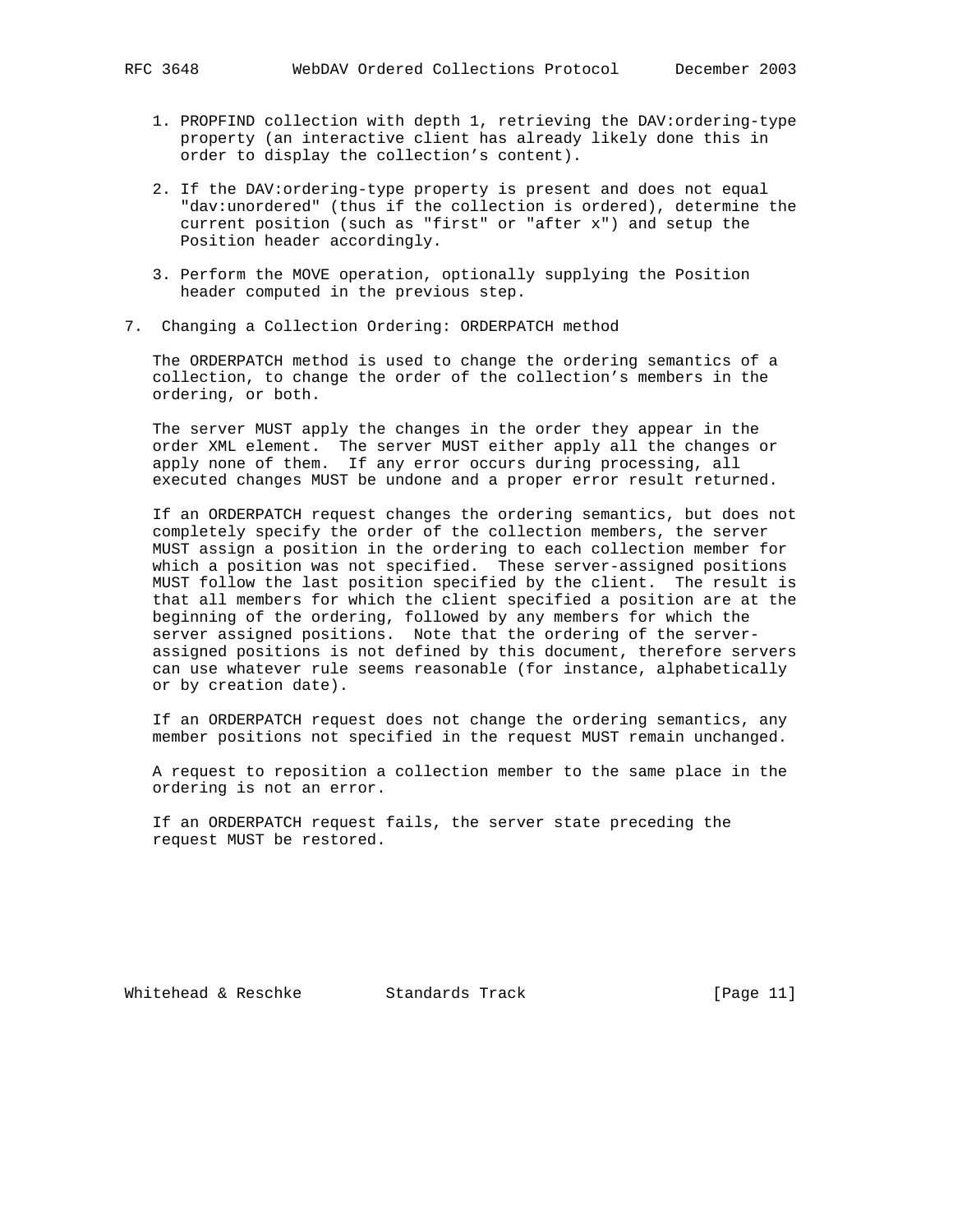```
 Additional Marshalling:
    The request body MUST be DAV:orderpatch element.
```
<!ELEMENT orderpatch (ordering-type?, order-member\*) >

 <!ELEMENT order-member (segment, position) > <!ELEMENT position (first | last | before | after)> <!ELEMENT segment (#PCDATA)> <!ELEMENT first EMPTY > <!ELEMENT last EMPTY > <!ELEMENT before segment > <!ELEMENT after segment >

PCDATA value: segment, as defined in section 3.3 of [RFC2396].

 The DAV:ordering-type property is modified according to the DAV:ordering-type element.

 The ordering of internal member URIs in the collection identified by the Request-URI is changed based on instructions in the order member XML elements. Specifically, in the order that they appear in the request. The order-member XML elements identify the internal member URIs whose positions are to be changed, and describe their new positions in the ordering. Each new position can be specified as first in the ordering, last in the ordering, immediately before some other internal member URI, or immediately after some other internal member URI.

 If a response body for a successful request is included, it MUST be a DAV:orderpatch-response XML element. Note that this document does not define any elements for the ORDERPATCH response body, but the DAV:orderpatch-response element is defined to ensure interoperability between future extensions that do define elements for the ORDERPATCH response body.

<!ELEMENT orderpatch-response ANY>

 Since multiple changes can be requested in a single ORDERPATCH request, the server MUST return a 207 (Multi-Status) response (defined in [RFC2518]), containing DAV:response elements for either the request-URI (when the DAV:ordering-type could not be modified) or URIs of collection members to be repositioned (when an individual positioning request expressed as DAV:order-member could not be fulfilled) if any problems are encountered.

Whitehead & Reschke Standards Track [Page 12]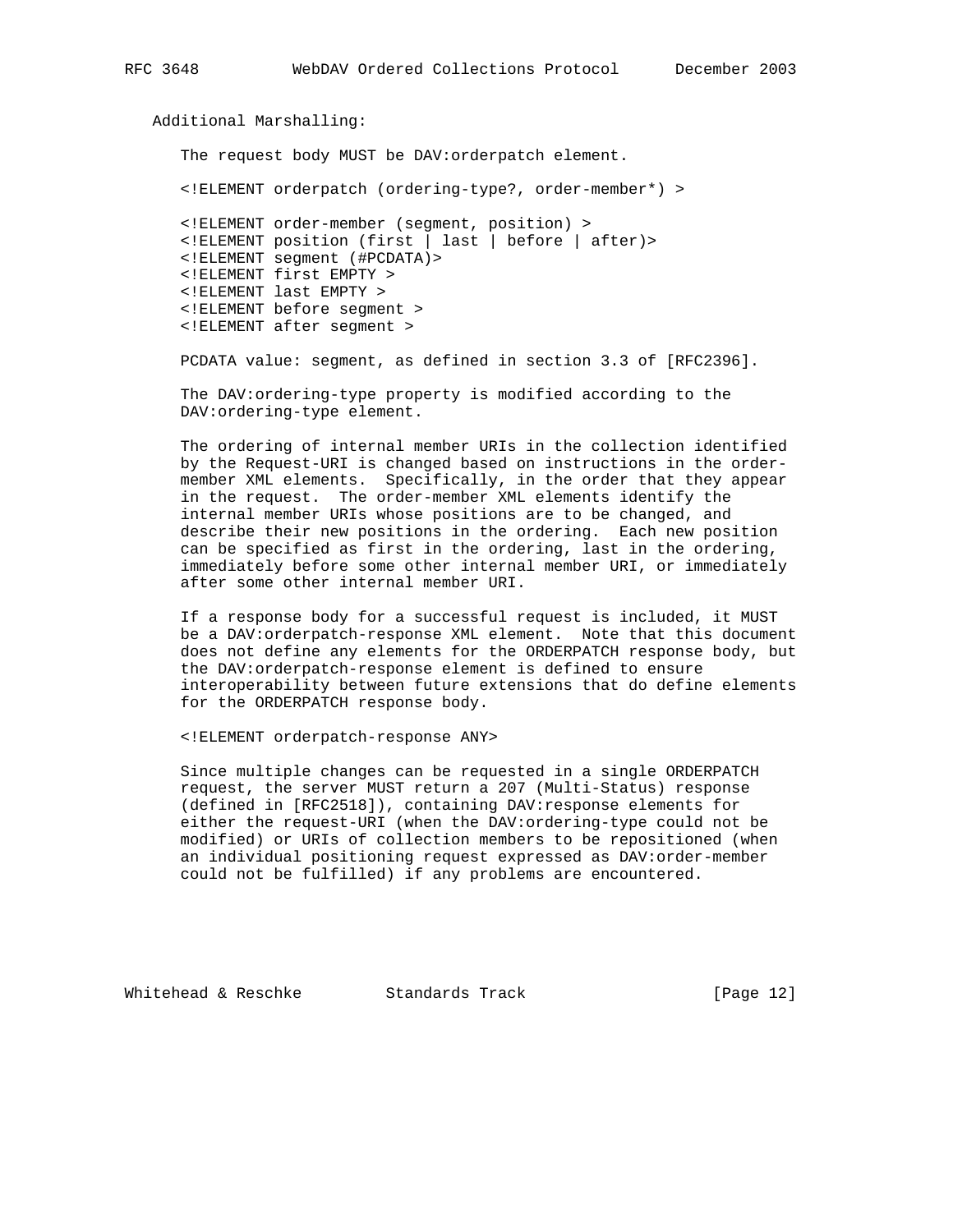Preconditions:

(DAV:collection-must-be-ordered): see Section 6.1.

(DAV:segment-must-identify-member): see Section 6.1.

Postconditions:

 (DAV:ordering-type-set): if the request body contained a DAV:ordering-type element, the request MUST have set the DAV:ordering-type property of the collection to the value specified in the request.

 (DAV:ordering-modified): if the request body contained DAV:order member elements, the request MUST have set the ordering of internal member URIs in the collection identified by the request- URI based upon the instructions in the DAV:order-member elements.

#### 7.1. Example: Changing a Collection Ordering

 Consider an ordered collection /coll-1, with bindings ordered as follows:

 three.html four.html one.html two.html

>> Request:

 ORDERPATCH /coll-1/ HTTP/1.1 Host: example.org Content-Type: text/xml; charset="utf-8" Content-Length: xxx

```
 <?xml version="1.0" ?>
 <d:orderpatch xmlns:d="DAV:">
    <d:ordering-type>
       <d:href>http://example.org/inorder.ord</d:href>
    </d:ordering-type>
    <d:order-member>
       <d:segment>two.html</d:segment>
       <d:position><d:first/></d:position>
    </d:order-member>
    <d:order-member>
       <d:segment>one.html</d:segment>
       <d:position><d:first/></d:position>
    </d:order-member>
```
Whitehead & Reschke Standards Track [Page 13]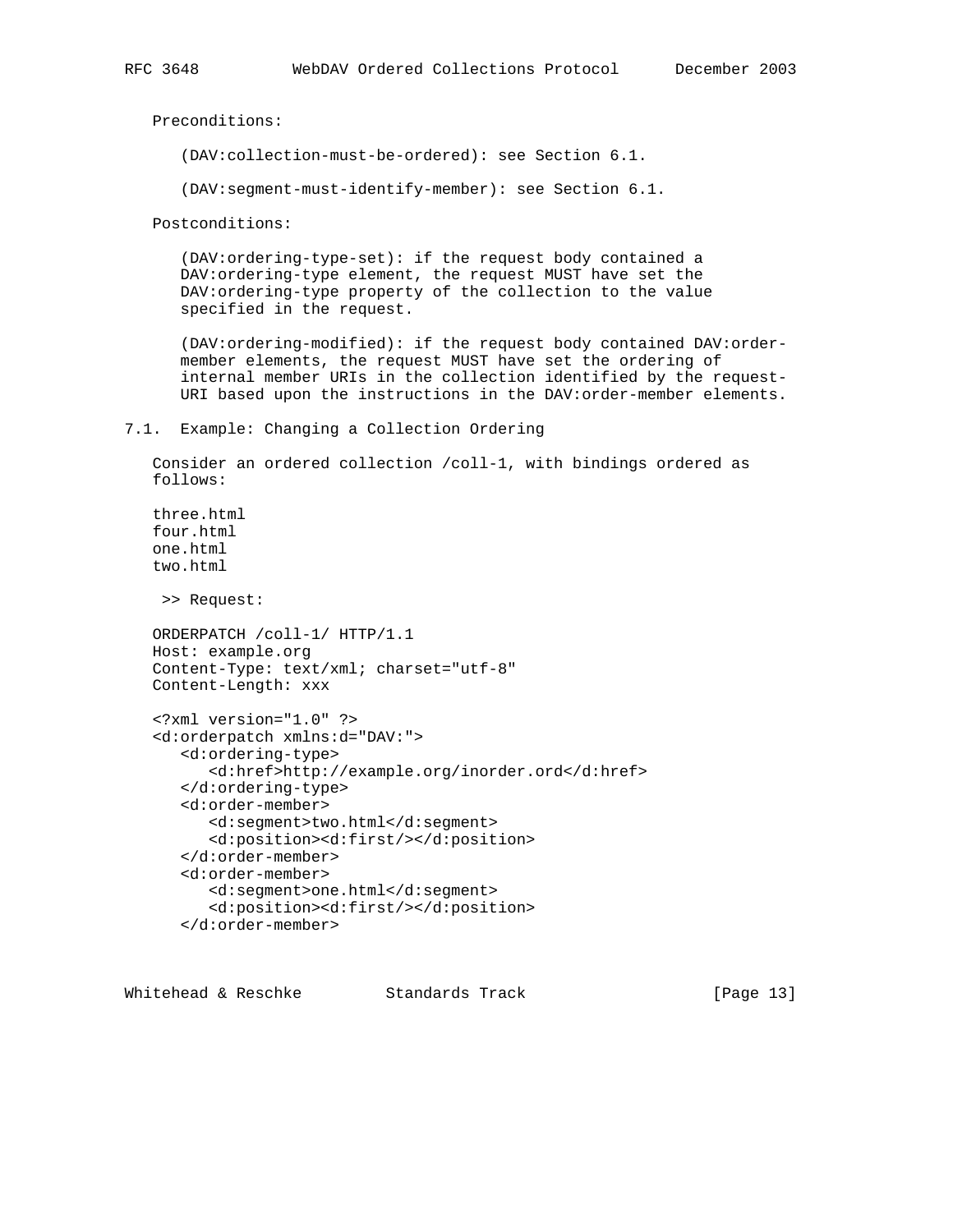<d:order-member> <d:segment>three.html</d:segment> <d:position><d:last/></d:position> </d:order-member> <d:order-member> <d:segment>four.html</d:segment> <d:position><d:last/></d:position> </d:order-member> </d:orderpatch>

>> Response:

HTTP/1.1 200 OK

 In this example, after the request has been processed, the collection's ordering semantics are identified by the URI http:// example.org/inorder.ord. The value of the collection's DAV:ordering-type property has been set to this URI. The request also contains instructions for changing the positions of the collection's internal member URIs in the ordering to comply with the new ordering semantics. As the DAV:order-member elements are required to be processed in the order they appear in the request, two.html is moved to the beginning of the ordering, and then one.html is moved to the beginning of the ordering. Then three.html is moved to the end of the ordering, and finally four.html is moved to the end of the ordering. After the request has been processed, the collection's ordering is as follows:

 one.html two.html three.html four.html

7.2. Example: Failure of an ORDERPATCH Request

Consider a collection /coll-1/ with members ordered as follows:

 nunavut.map nunavut.img baffin.map baffin.desc baffin.img iqaluit.map nunavut.desc iqaluit.img iqaluit.desc

Whitehead & Reschke Standards Track [Page 14]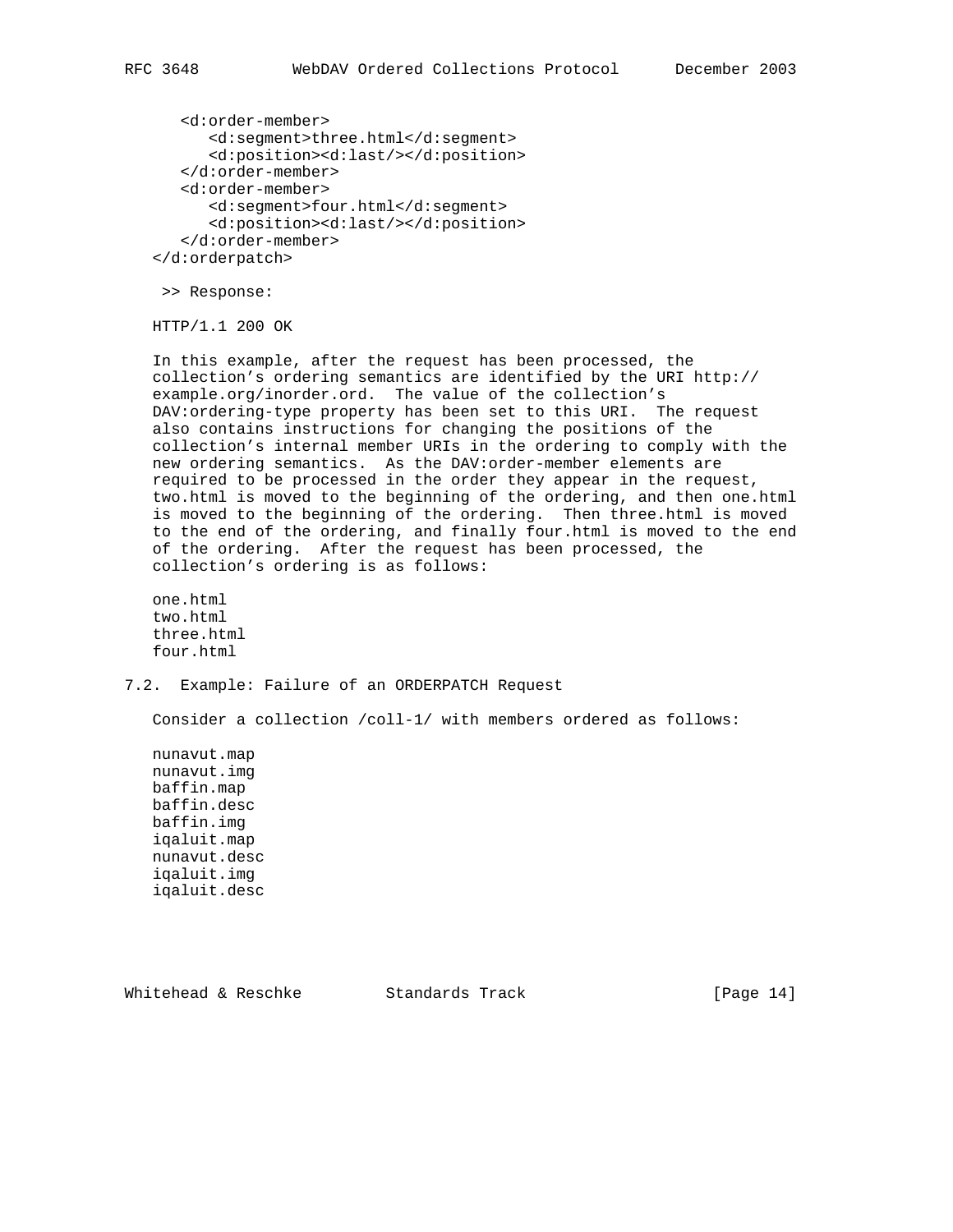```
 >> Request:
 ORDERPATCH /coll-1/ HTTP/1.1
 Host: www.nunanet.com
 Content-Type: text/xml; charset="utf-8"
 Content-Length: xxx
 <?xml version="1.0" ?>
 <d:orderpatch xmlns:d="DAV:">
    <d:order-member>
       <d:segment>nunavut.desc</d:segment>
       <d:position>
          <d:after>
              <d:segment>nunavut.map</d:segment>
          </d:after>
       </d:position>
    </d:order-member>
    <d:order-member>
       <d:segment>iqaluit.map</d:segment>
       <d:position>
          <d:after>
              <d:segment>pangnirtung.img</d:segment>
          </d:after>
       </d:position>
    </d:order-member>
 </d:orderpatch>
  >> Response:
 HTTP/1.1 207 Multi-Status
 Content-Type: text/xml; charset="utf-8"
 Content-Length: xxx
 <?xml version="1.0" ?>
 <d:multistatus xmlns:d="DAV:">
   <d:response>
     <d:href>http://www.nunanet.com/coll-1/iqaluit.map</d:href>
     <d:status>HTTP/1.1 403 Forbidden</d:status>
     <d:responsedescription>
       <d:error><d:segment-must-identify-member/></d:error>
       pangnirtung.img is not a collection member.
     </d:responsedescription>
   </d:response>
 </d:multistatus>
```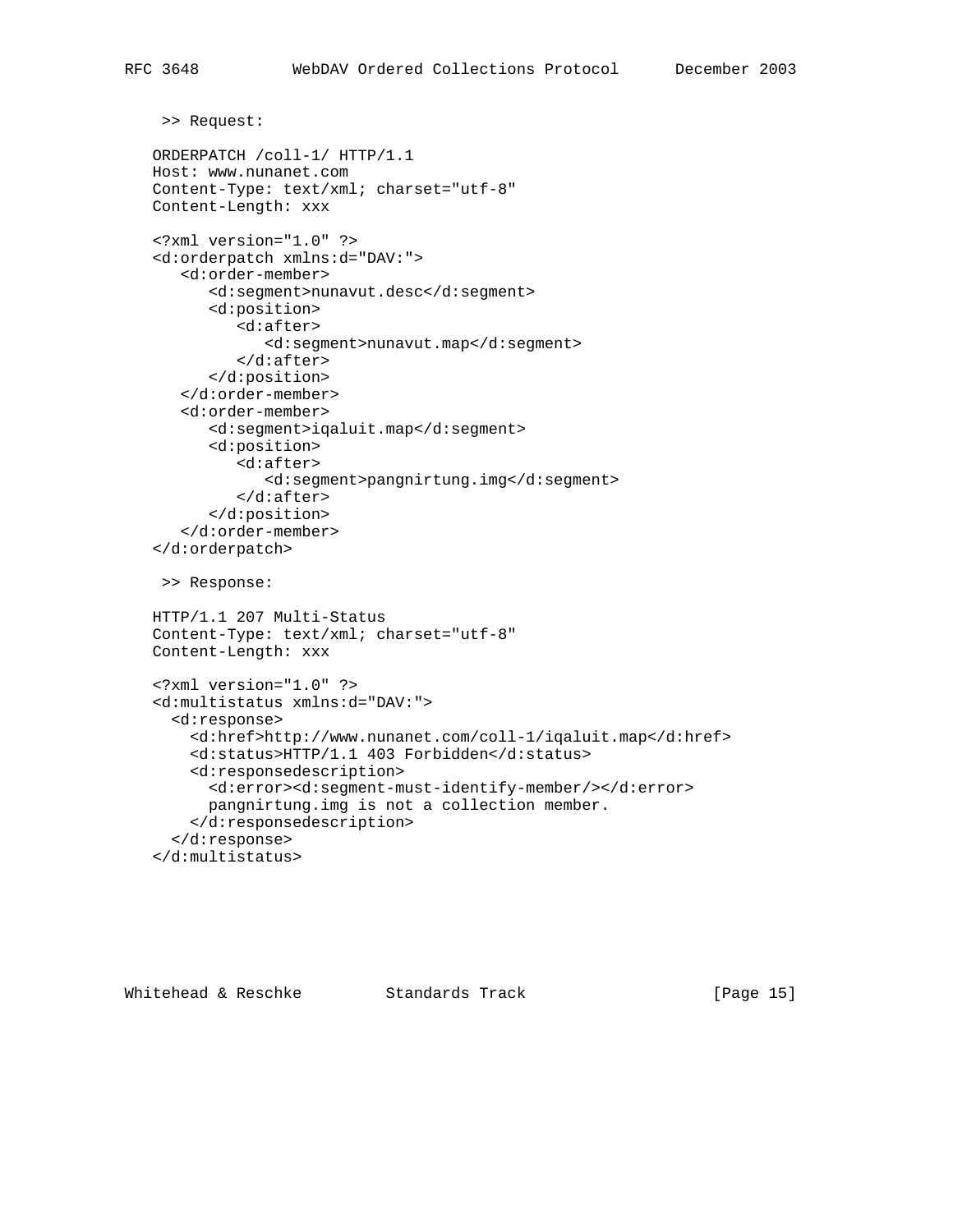In this example, the client attempted to position iqaluit.map after a URI that is not an internal member of the collection /coll-1/. The server responded to this client error with a 403 (Forbidden) status code, indicating the failed precondition DAV:segment-must-identify member. Because ORDERPATCH is an atomic method, the request to reposition nunavut.desc (which would otherwise have succeeded) failed as well, but does not need to be expressed in the multistatus response body.

8. Listing the Members of an Ordered Collection

 A PROPFIND request is used to retrieve a listing of the members of an ordered collection, just as it is used to retrieve a listing of the members of an unordered collection.

 However, when responding to a PROPFIND on an ordered collection, the server MUST order the response elements according to the ordering defined on the collection. If a collection is unordered, the client cannot depend on the repeatability of the ordering of results from a PROPFIND request.

 In a response to a PROPFIND with Depth: infinity, members of different collections may be interleaved. That is, the server is not required to do a breadth-first traversal. The only requirement is that the members of any ordered collection appear in the order defined for that collection. Thus, for the hierarchy illustrated in the following figure, where collection A is an ordered collection with the ordering B C D,

$$
\begin{array}{c}\nA \\
\begin{array}{c}\n\end{array} \\
\begin{array}{c}\n\end{array} \\
B \\
B \\
\begin{array}{c}\n\end{array} \\
\begin{array}{c}\n\end{array} \\
\begin{array}{c}\n\end{array} \\
\begin{array}{c}\n\end{array} \\
\begin{array}{c}\n\end{array} \\
\begin{array}{c}\n\end{array} \\
E \\
E \\
F \\
G \\
H\n\end{array}
$$

 it would be acceptable for the server to return response elements in the order A B E C F G H D or "A B E C H G F D" as well (if C is unordered). In this response, B, C, and D appear in the correct order, separated by members of other collections. Clients can use a series of Depth: 1 PROPFIND requests to avoid the complexity of processing Depth: infinity responses based on depth-first traversals.

Whitehead & Reschke Standards Track [Page 16]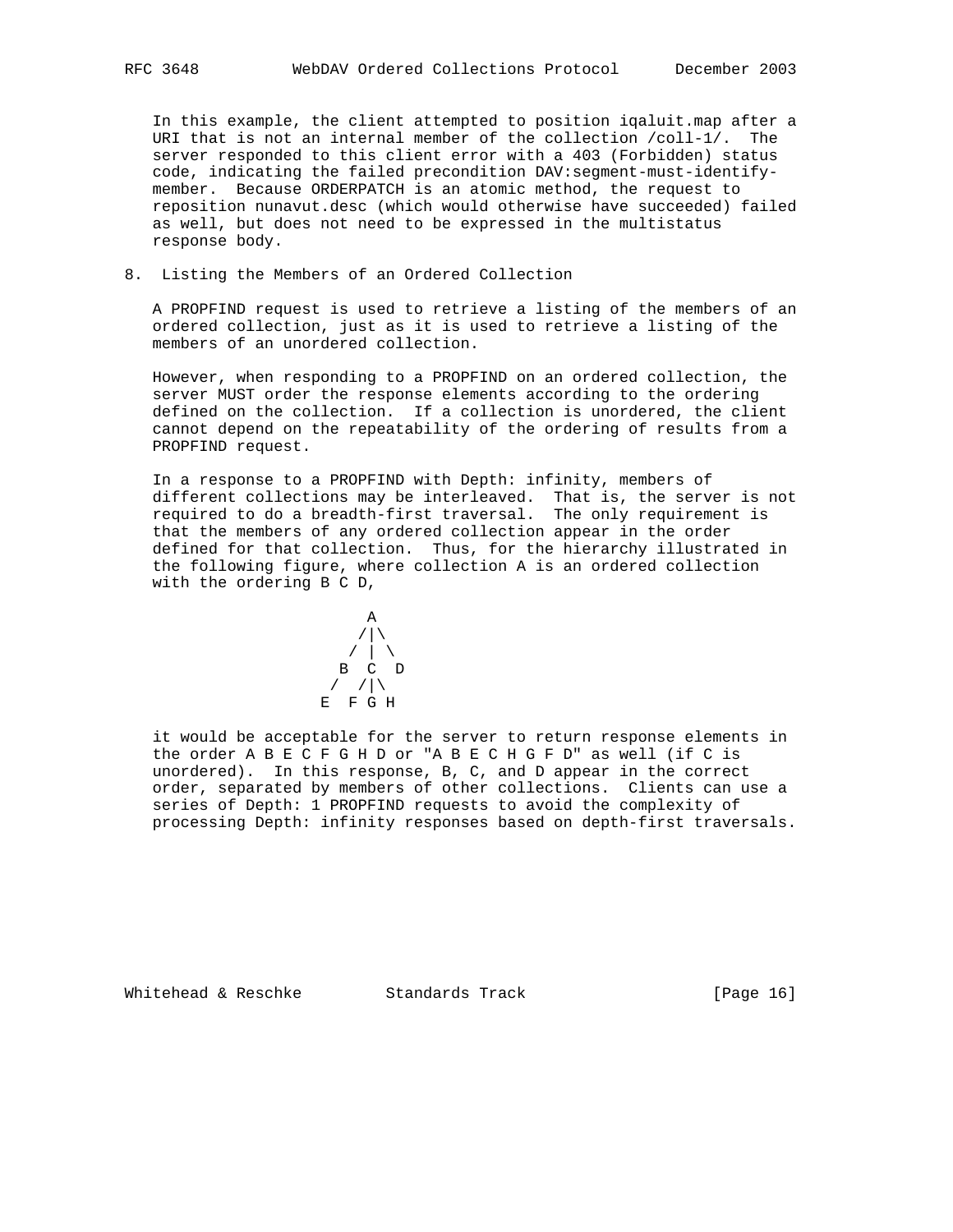8.1. Example: PROPFIND on an Ordered Collection

```
 Suppose a PROPFIND request is submitted to /MyColl/, which has its
 members ordered as follows.
 /MyColl/
    lakehazen.html
    siorapaluk.html
    iqaluit.html
    newyork.html
  >> Request:
 PROPFIND /MyColl/ HTTP/1.1
 Host: example.org
 Depth: 1
 Content-Type: text/xml; charset="utf-8"
 Content-Length: xxxx
 <?xml version="1.0" ?>
 <D:propfind xmlns:D="DAV:">
   <D:prop xmlns:J="http://example.org/jsprops/">
     <D:ordering-type/>
     <D:resourcetype/>
     <J:latitude/>
  </D:prop>
 </D:propfind>
 >> Response:
 HTTP/1.1 207 Multi-Status
 Content-Type: text/xml; charset="utf-8"
 Content-Length: xxxx
 <?xml version="1.0" ?>
 <D:multistatus xmlns:D="DAV:"
                xmlns:J="http://example.org/jsprops/">
    <D:response>
       <D:href>http://example.org/MyColl/</D:href>
       <D:propstat>
          <D:prop>
             <D:ordering-type>
                 <D:href>DAV:custom</D:href>
              </D:ordering-type>
              <D:resourcetype><D:collection/></D:resourcetype>
          </D:prop>
          <D:status>HTTP/1.1 200 OK</D:status>
```
Whitehead & Reschke Standards Track [Page 17]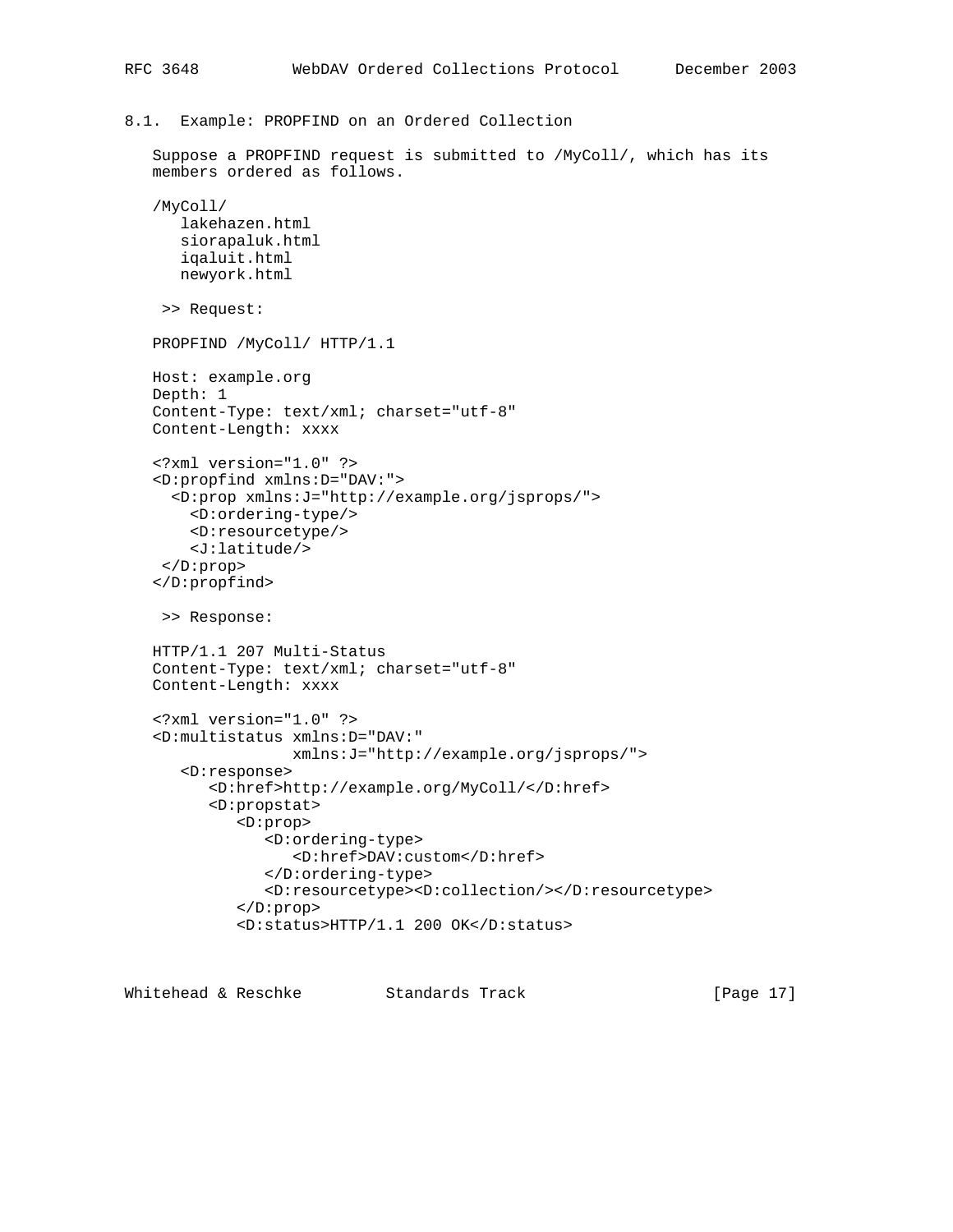```
 </D:propstat>
    <D:propstat>
       <D:prop>
          <J:latitude/>
       </D:prop>
       <D:status>HTTP/1.1 404 Not Found</D:status>
    </D:propstat>
 </D:response>
 <D:response>
    <D:href>http://example.org/MyColl/lakehazen.html</D:href>
    <D:propstat>
       <D:prop>
          <D:resourcetype/>
          <J:latitude>82N</J:latitude>
       </D:prop>
       <D:status>HTTP/1.1 200 OK</D:status>
    </D:propstat>
    <D:propstat>
       <D:prop>
          <D:ordering-type/>
       </D:prop>
       <D:status>HTTP/1.1 404 Not Found</D:status>
    </D:propstat>
 </D:response>
 <D:response>
    <D:href
    >http://example.org/MyColl/siorapaluk.html</D:href>
    <D:propstat>
       <D:prop>
          <D:resourcetype/>
          <J:latitude>78N</J:latitude>
       </D:prop>
       <D:status>HTTP/1.1 200 OK</D:status>
    </D:propstat>
    <D:propstat>
       <D:prop>
          <D:ordering-type/>
       </D:prop>
       <D:status>HTTP/1.1 404 Not Found</D:status>
    </D:propstat>
 </D:response>
 <D:response>
    <D:href>http://example.org/MyColl/iqaluit.html</D:href>
    <D:propstat>
       <D:prop>
          <D:resourcetype/>
          <J:latitude>62N</J:latitude>
       </D:prop>
```
Whitehead & Reschke Standards Track [Page 18]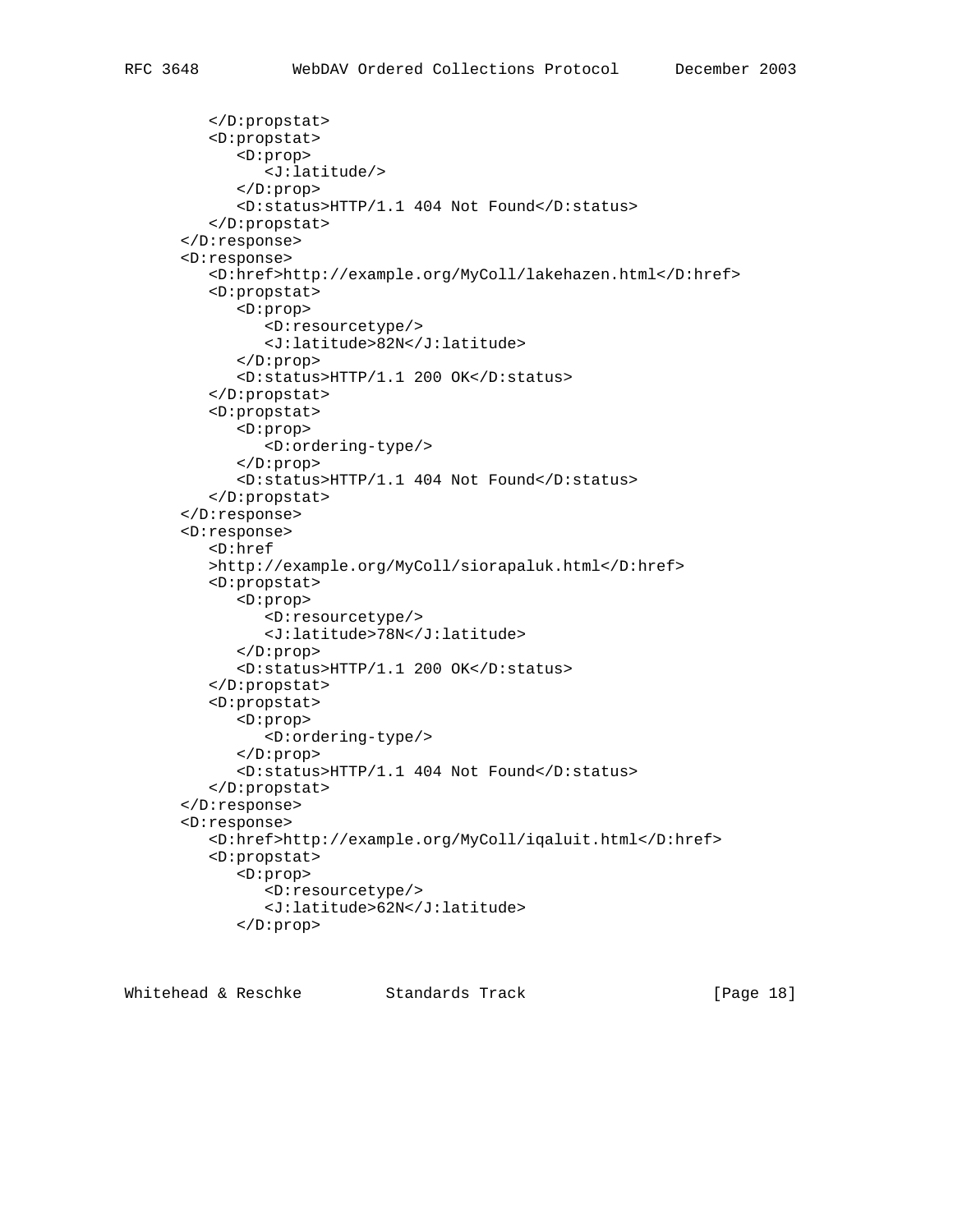```
 <D:status>HTTP/1.1 200 OK</D:status>
       </D:propstat>
       <D:propstat>
          <D:prop>
              <D:ordering-type/>
          </D:prop>
          <D:status>HTTP/1.1 404 Not Found</D:status>
       </D:propstat>
    </D:response>
    <D:response>
       <D:href>http://example.org/MyColl/newyork.html</D:href>
       <D:propstat>
          <D:prop>
             <D:resourcetype/>
              <J:latitude>45N</J:latitude>
          </D:prop>
          <D:status>HTTP/1.1 200 OK</D:status>
       <D:propstat>
          <D:prop>
              <D:ordering-type/>
          </D:prop>
          <D:status>HTTP/1.1 404 Not Found</D:status>
       </D:propstat>
       </D:propstat>
    </D:response>
 </D:multistatus>
```
 In this example, the server responded with a list of the collection members in the order defined for the collection.

9. Relationship to versioned collections

 The Versioning Extensions to WebDAV [RFC3253] introduce the concept of versioned collections, recording both the dead properties and the set of internal version-controlled bindings. This section defines how this feature interacts with ordered collections.

 This specification considers both the ordering type (DAV:ordering type property) and the ordering of collection members to be part of the state of a collection. Therefore, both MUST be recorded upon CHECKIN or VERSION-CONTROL, and both MUST be restored upon CHECKOUT, UNCHECKOUT or UPDATE (where for compatibility with RFC 3253, only the ordering of version-controlled members needs to be maintained).

Whitehead & Reschke Standards Track [Page 19]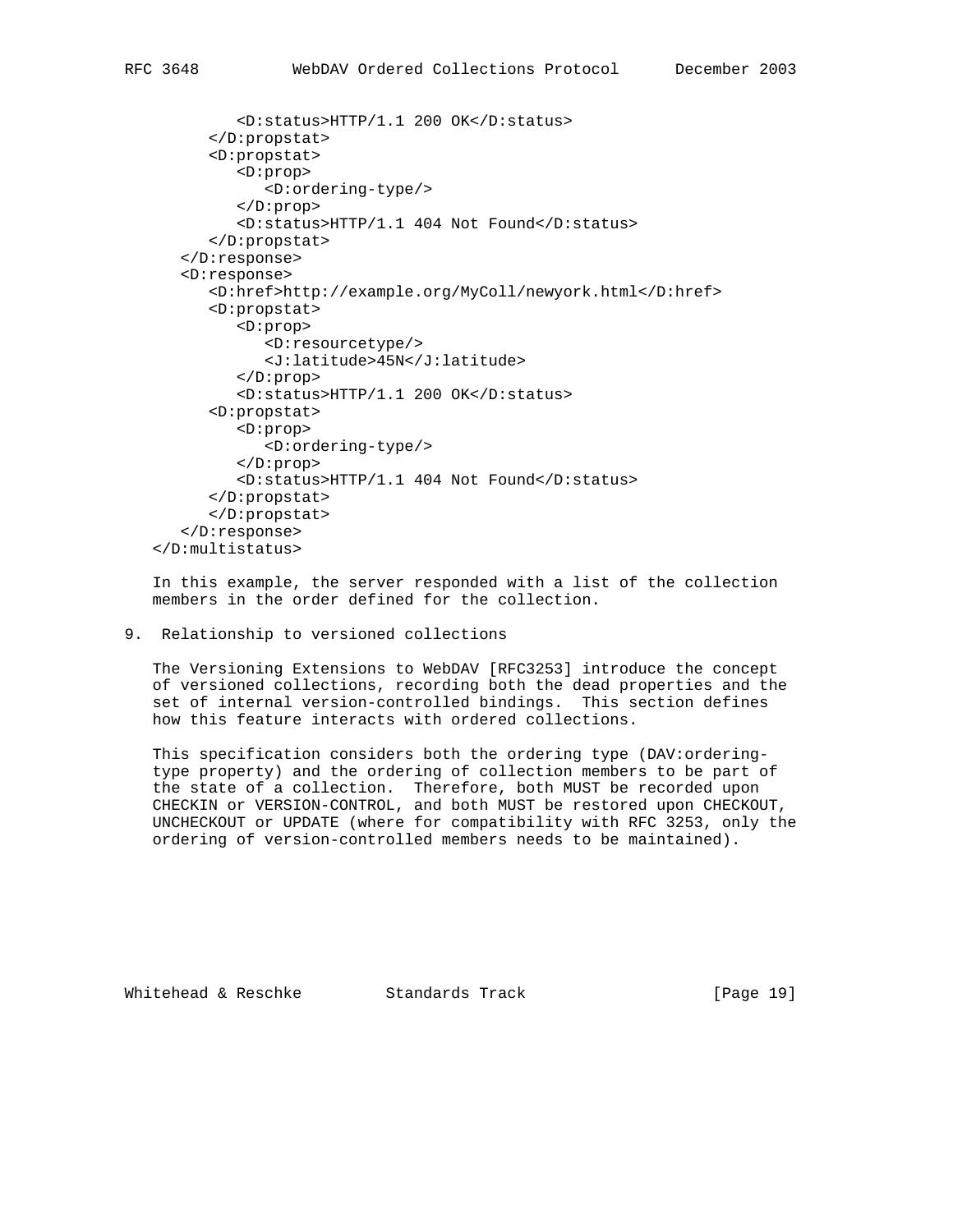- 9.1. Collection Version Properties
- 9.1.1. Additional semantics for DAV:version-controlled-binding-set (protected)

 For ordered collections, the DAV:version-controlled-binding elements MUST appear in the ordering defined for the checked-in ordered collection.

9.1.2. DAV:ordering-type (protected)

 The DAV:ordering-type property records the DAV:ordering-type property of the checked-in ordered collection.

9.2. Additional CHECKIN semantics

Additional Postconditions:

 (DAV:initialize-version-controlled-bindings-ordered): If the request-URL identified a both ordered and version-controlled collection, then the child elements of DAV:version-controlled binding-set of the new collection version MUST appear in the ordering defined for that collection.

 (DAV:initialize-collection-version-ordering-type): If the request-URL identified a both ordered and version-controlled collection, then the DAV:ordering-type property of the new collection version MUST be a copy of the collection's DAV:ordering-type property.

9.3. Additional CHECKOUT Semantics

Additional Postconditions:

 (DAV:initialize-version-history-bindings-ordered): If the request has been applied to a collection version with a DAV:ordering-type other than "DAV:unordered", the bindings in the new working collection MUST be ordered according to the collection version's DAV:version-controlled-binding-set property.

 (DAV:initialize-ordering-type): If the request has been applied to a collection version, the DAV:ordering-type property of the new working collection MUST be initialized from the collection version's DAV:ordering-type property.

Whitehead & Reschke Standards Track [Page 20]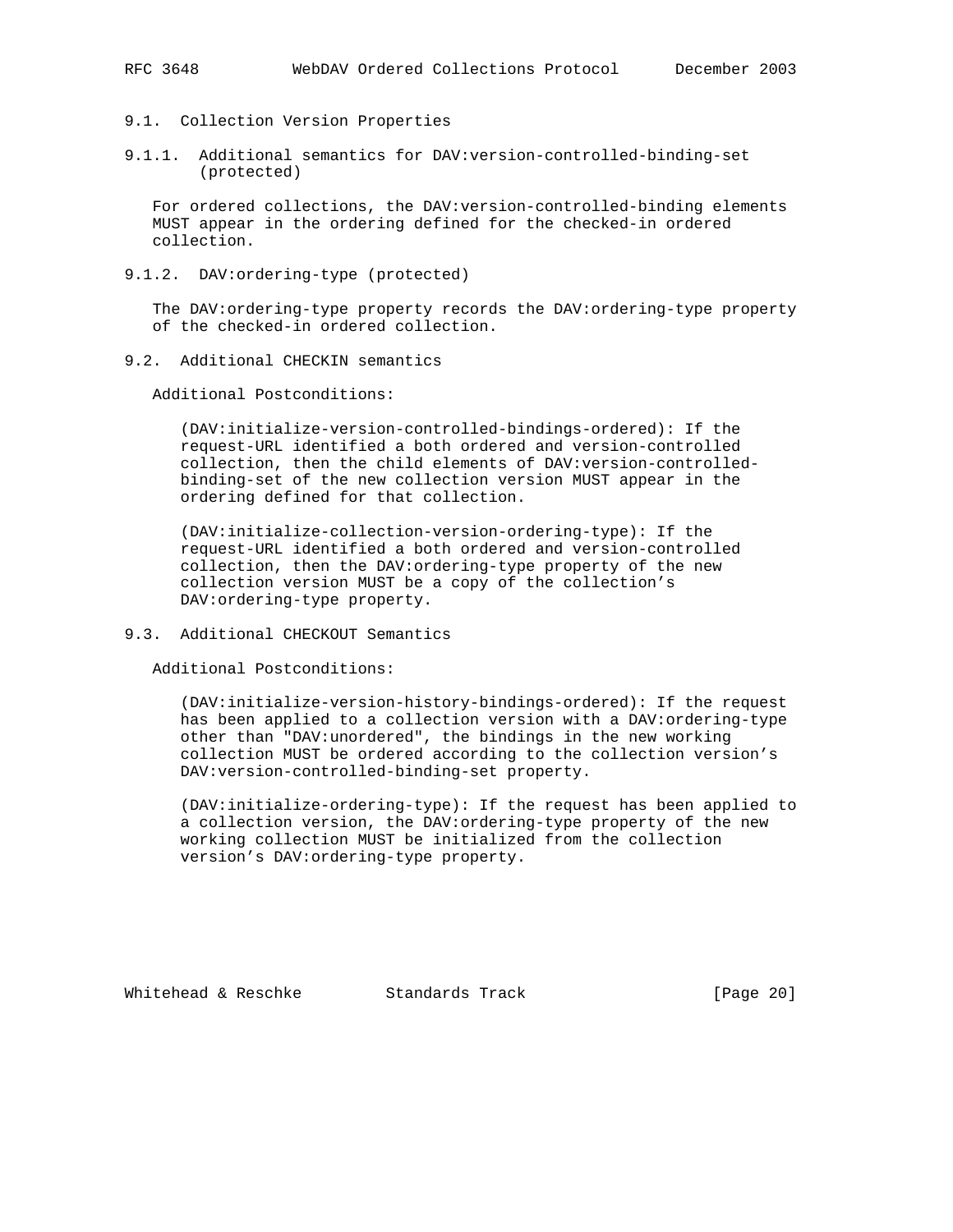## 9.4. Additional UNCHECKOUT, UPDATE, and MERGE Semantics

Additional Postconditions:

 (DAV:update-version-controlled-collection-members-ordered): If the request modified the DAV:checked-in version of a version controlled collection and the DAV:ordering-type for the checked-in version is not unordered ("DAV:unordered"), the version-controlled members MUST be ordered according to the checked-in version's DAV:version-controlled-binding-set property. The ordering of non-version-controlled members is server-defined.

 (DAV:update-version-ordering-type): If the request modified the DAV:checked-in version of a version-controlled collection, the DAV:ordering-type property MUST be updated from the checked-in version's property.

## 10. Capability Discovery

 Sections 9.1 and 15 of [RFC2518] describe the use of compliance classes with the DAV header in responses to OPTIONS, indicating which parts of the Web Distributed Authoring protocols the resource supports. This specification defines an OPTIONAL extension to [RFC2518]. It defines a new compliance class, called ordered collections, for use with the DAV header in responses to OPTIONS requests. If a collection resource does support ordering, its response to an OPTIONS request may indicate that it does, by listing the new ORDERPATCH method as one it supports, and by listing the new ordered-collections compliance class in the DAV header.

 When responding to an OPTIONS request, only a collection or a null resource can include ordered-collections in the value of the DAV header. By including ordered-collections, the resource indicates that its internal member URIs can be ordered. It implies nothing about whether any collections identified by its internal member URIs can be ordered.

 Furthermore, RFC 3253 [RFC3253] introduces the live properties DAV:supported-method-set (section 3.1.3) and DAV:supported-live property-set (section 3.1.4). Servers MUST support these properties as defined in RFC 3253.

Whitehead & Reschke Standards Track [Page 21]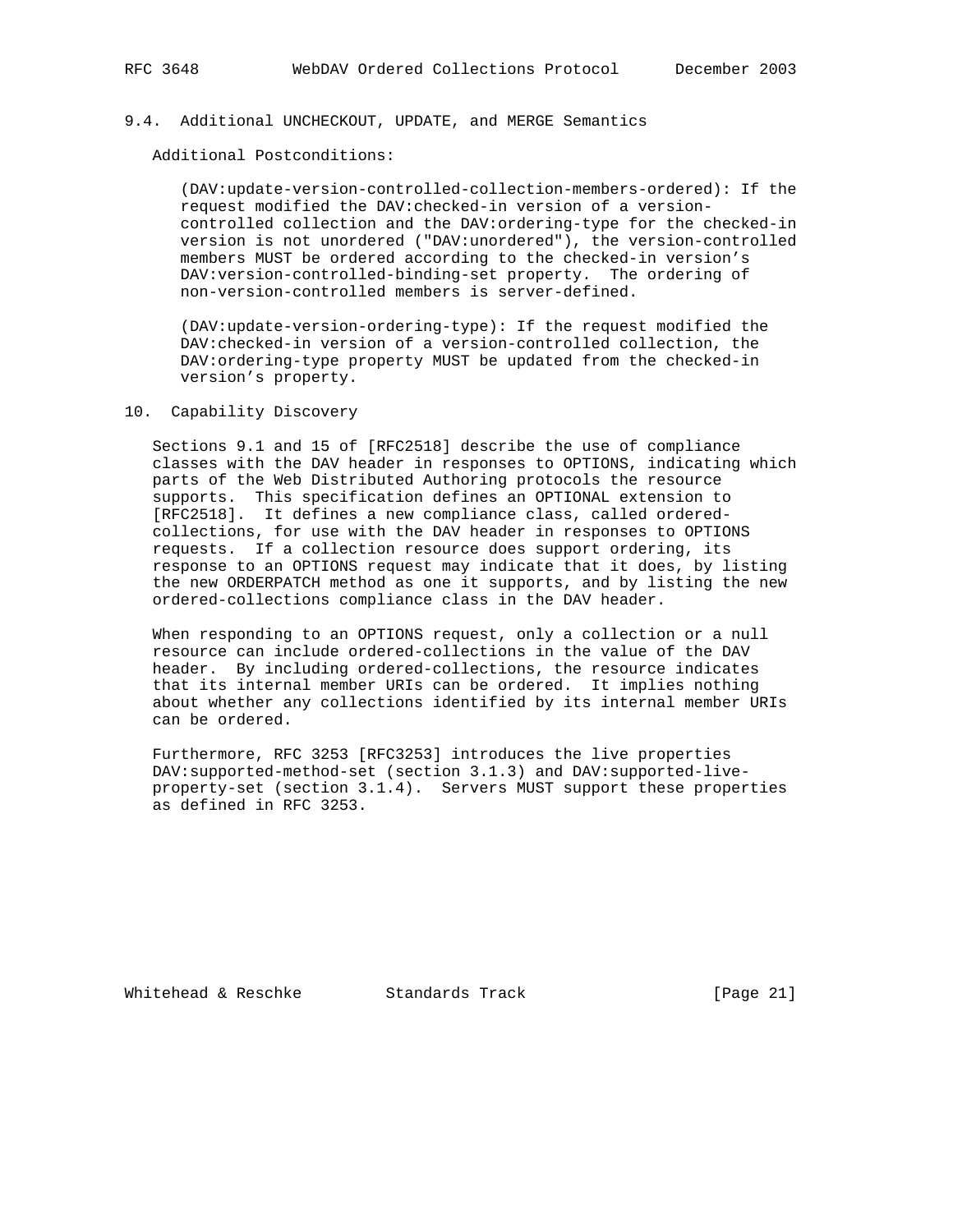10.1. Example: Using OPTIONS for the Discovery of Support for Ordering

>> Request:

 OPTIONS /somecollection/ HTTP/1.1 Host: example.org

>> Response:

 HTTP/1.1 200 OK Allow: OPTIONS, GET, HEAD, POST, PUT, DELETE, TRACE, COPY, MOVE Allow: MKCOL, PROPFIND, PROPPATCH, LOCK, UNLOCK, ORDERPATCH DAV: 1, 2, ordered-collections

 The DAV header in the response indicates that the resource /somecollection/ is level 1 and level 2 compliant, as defined in [RFC2518]. In addition, /somecollection/ supports ordering. The Allow header indicates that ORDERPATCH requests can be submitted to /somecollection/.

10.2. Example: Using Live Properties for the Discovery of Ordering

 >> Request: PROPFIND /somecollection HTTP/1.1 Depth: 0 Content-Type: text/xml; charset="utf-8" Content-Length: xxx <?xml version="1.0" encoding="UTF-8" ?> <propfind xmlns="DAV:"> <prop> <supported-live-property-set/> <supported-method-set/> </prop> </propfind> >> Response: HTTP/1.1 207 Multi-Status Content-Type: text/xml; charset="utf-8" Content-Length: xxx <?xml version="1.0" encoding="utf-8" ?>

 <multistatus xmlns="DAV:"> <response> <href>http://example.org/somecollection</href> <propstat> <prop>

Whitehead & Reschke Standards Track [Page 22]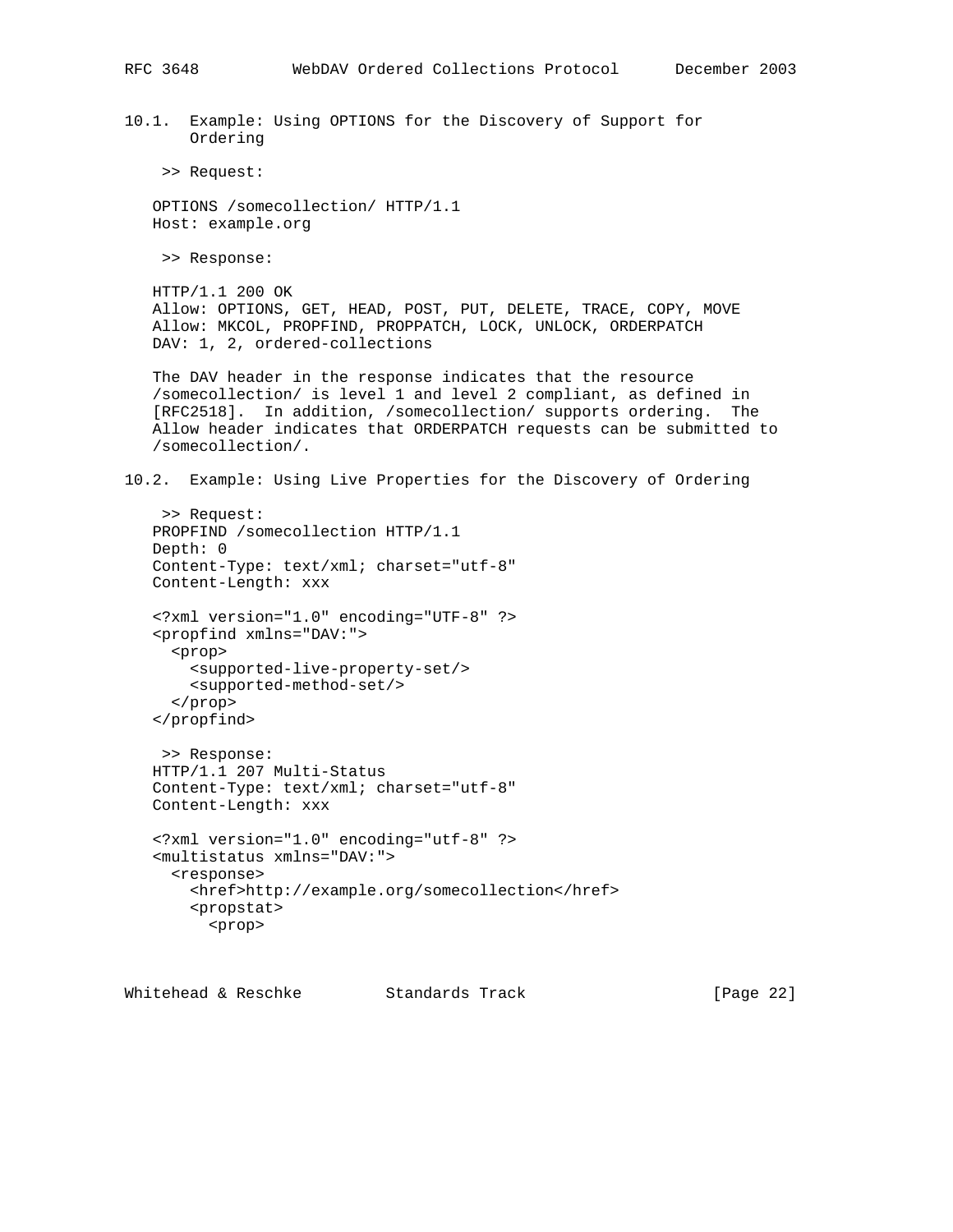<supported-live-property-set> <supported-live-property> <prop><ordering-type/></prop> </supported-live-property> <!-- ... other live properties omitted for brevity ... --> </supported-live-property-set> <supported-method-set> <supported-method name="COPY" /> <supported-method name="DELETE" /> <supported-method name="GET" /> <supported-method name="HEAD" /> <supported-method name="LOCK" /> <supported-method name="MKCOL" /> <supported-method name="MOVE" /> <supported-method name="OPTIONS" /> <supported-method name="ORDERPATCH" /> <supported-method name="POST" /> <supported-method name="PROPFIND" /> <supported-method name="PROPPATCH" /> <supported-method name="PUT" /> <supported-method name="TRACE" /> <supported-method name="UNLOCK" /> </supported-method-set> </prop> <status>HTTP/1.1 200 OK</status> </propstat> </response> </multistatus>

 Note that actual responses MUST contain a complete list of supported live properties.

11. Security Considerations

 This section is provided to make WebDAV implementers aware of the security implications of this protocol.

 All of the security considerations of HTTP/1.1 and the WebDAV Distributed Authoring Protocol specification also apply to this protocol specification. In addition, ordered collections introduce a new security concern. This issue is detailed here.

11.1. Denial of Service and DAV:ordering-type

 There may be some risk of denial of service at sites that are advertised in the DAV:ordering-type property of collections. However, it is anticipated that widely-deployed applications will use hard-coded values for frequently-used ordering semantics rather than

Whitehead & Reschke Standards Track [Page 23]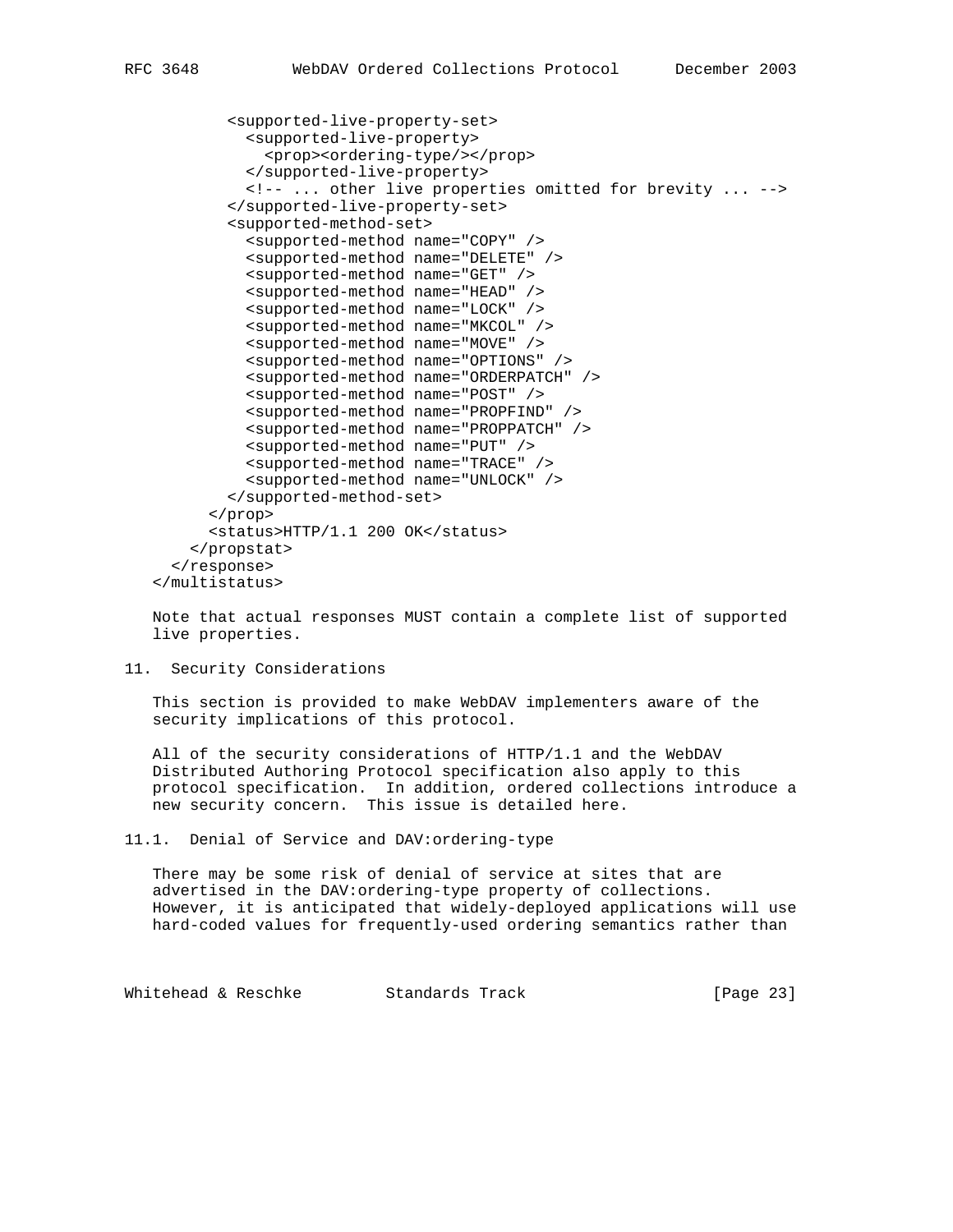looking up the semantics at the location specified by DAV:ordering type. This risk will be further reduced if clients observe the recommendation of Section 5.1 that requests not be sent to the URI in DAV:ordering-type.

12. Internationalization Considerations

 This specification follows the practices of [RFC2518] by encoding all human-readable content using [XML] and in the treatment of names. Consequently, this specification complies with the IETF Character Set Policy [RFC2277].

 WebDAV applications MUST support the character set tagging, character set encoding, and the language tagging functionality of the XML specification. This constraint ensures that the human-readable content of this specification complies with [RFC2277].

 As in [RFC2518], names in this specification fall into three categories: names of protocol elements such as methods and headers, names of XML elements, and names of properties. The naming of protocol elements follows the precedent of HTTP using English names encoded in USASCII for methods and headers. The names of XML elements used in this specification are English names encoded in  $UTF-8.$ 

 For error reporting, [RFC2518] follows the convention of HTTP/1.1 status codes, including with each status code a short, English description of the code (e.g., 423 Locked). Internationalized applications will ignore this message, and display an appropriate message in the user's language and character set.

 This specification introduces no new strings that are displayed to users as part of normal, error-free operation of the protocol.

 For the rationale of these decisions and advice for application implementers, see [RFC2518].

13. IANA Considerations

 This document uses the namespaces defined by [RFC2518] for properties and XML elements. All other IANA considerations mentioned in [RFC2518] also apply to this document.

Whitehead & Reschke Standards Track [Page 24]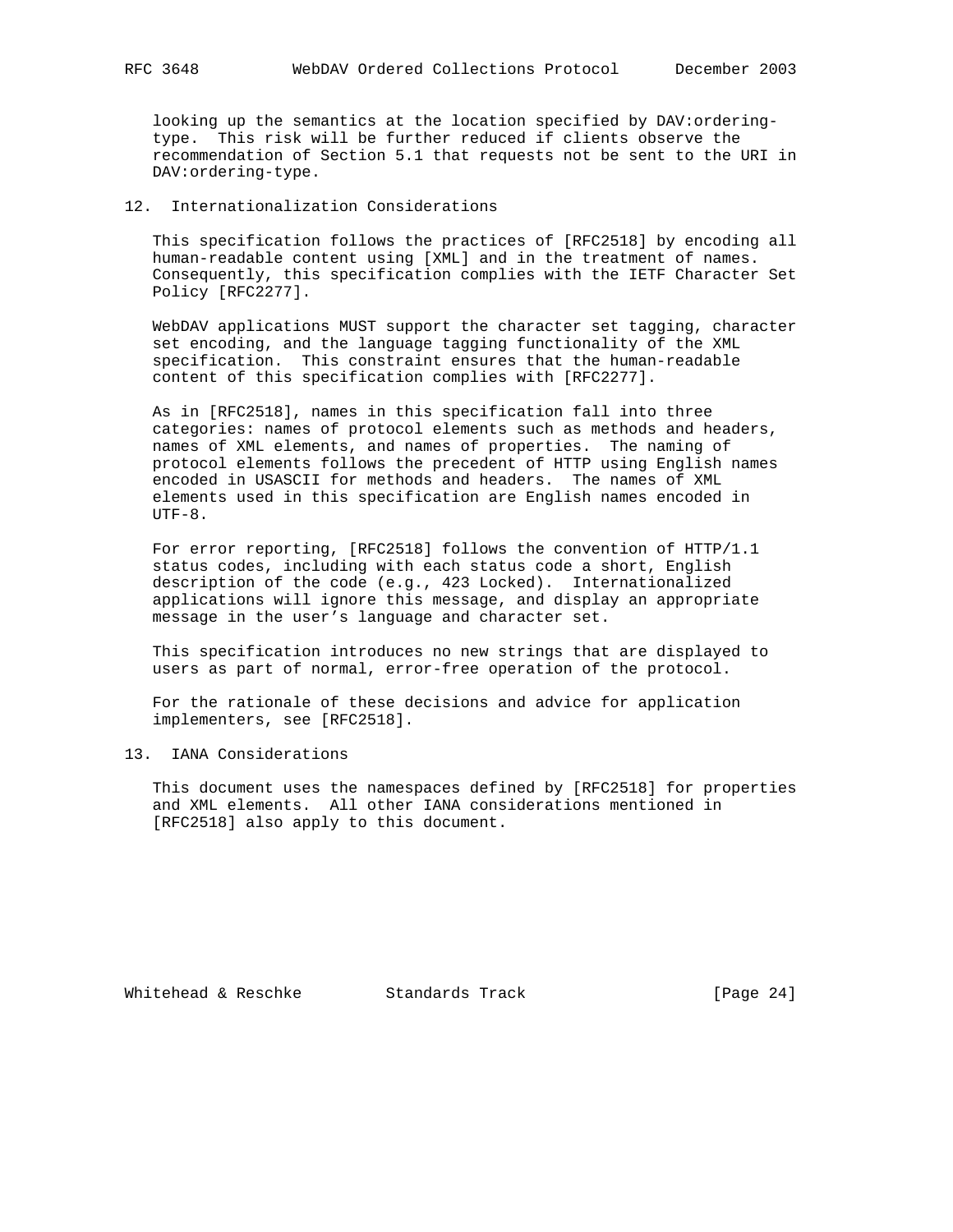## 14. Intellectual Property Statement

 The IETF takes no position regarding the validity or scope of any intellectual property or other rights that might be claimed to pertain to the implementation or use of the technology described in this document or the extent to which any license under such rights might or might not be available; neither does it represent that it has made any effort to identify any such rights. Information on the IETF's procedures with respect to rights in standards-track and standards-related documentation can be found in BCP-11. Copies of claims of rights made available for publication and any assurances of licenses to be made available, or the result of an attempt made to obtain a general license or permission for the use of such proprietary rights by implementors or users of this specification can be obtained from the IETF Secretariat.

 The IETF invites any interested party to bring to its attention any copyrights, patents or patent applications, or other proprietary rights which may cover technology that may be required to practice this standard. Please address the information to the IETF Executive Director.

### 15. Contributors

 This document has benefited from significant contributions from Geoff Clemm, Jason Crawford, Jim Davis, Chuck Fay and Judith Slein.

## 16. Acknowledgements

 This document has benefited from thoughtful discussion by Jim Amsden, Steve Carter, Tyson Chihaya, Ken Coar, Ellis Cohen, Bruce Cragun, Spencer Dawkins, Mark Day, Rajiv Dulepet, David Durand, Lisa Dusseault, Roy Fielding, Yaron Goland, Fred Hitt, Alex Hopmann, Marcus Jager, Chris Kaler, Manoj Kasichainula, Rohit Khare, Daniel LaLiberte, Steve Martin, Larry Masinter, Jeff McAffer, Surendra Koduru Reddy, Max Rible, Sam Ruby, Bradley Sergeant, Nick Shelness, John Stracke, John Tigue, John Turner, Kevin Wiggen, and others.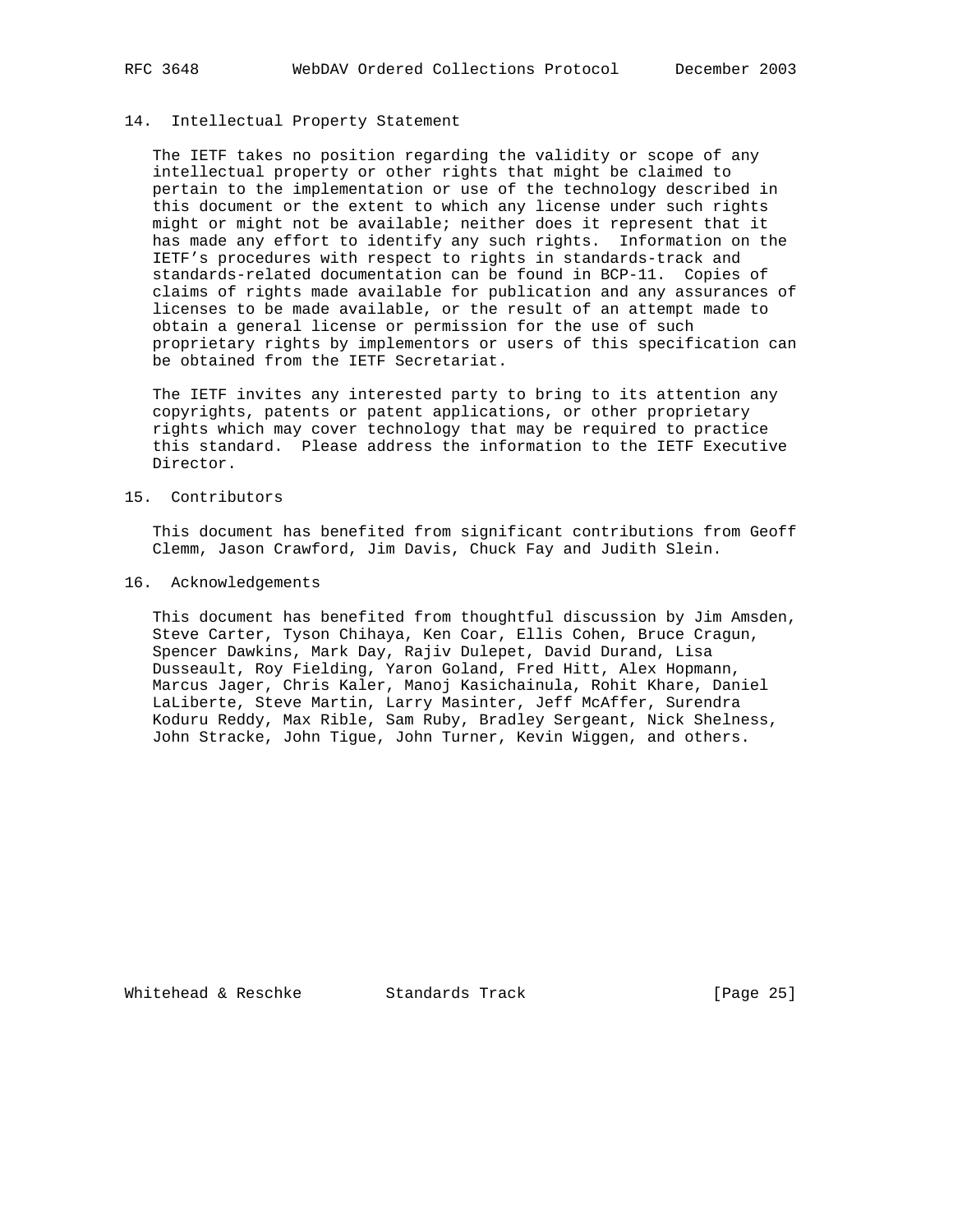- 17. Normative References
	- [RFC2119] Bradner, S., "Key words for use in RFCs to Indicate Requirement Levels", BCP 14, RFC 2119, March 1997.
	- [RFC2277] Alvestrand, H., "IETF Policy on Character Sets and Languages", BCP 18, RFC 2277, January 1998.
	- [RFC2396] Berners-Lee, T., Fielding, R. and L. Masinter, "Uniform Resource Identifiers (URI): Generic Syntax", RFC 2396, August 1998.
- [RFC2518] Goland, Y., Whitehead, E., Faizi, A., Carter, S. and D. Jensen, "HTTP Extensions for Distributed Authoring -- WEBDAV", RFC 2518, February 1999.
	- [RFC2616] Fielding, R., Gettys, J., Mogul, J., Frystyk, H., Masinter, L., Leach, P. and T. Berners-Lee, "Hypertext Transfer Protocol -- HTTP/1.1", RFC 2616, June 1999.
	- [RFC3253] Clemm, G., Amsden, J., Ellison, T., Kaler, C. and J. Whitehead, "Versioning Extensions to WebDAV (Web Distributed Authoring and Versioning)", RFC 3253, March 2002.
	- [XML] Bray, T., Paoli, J., Sperberg-McQueen, C. and E. Maler, "Extensible Markup Language (XML) 1.0 (2nd ed)", W3C REC xml, October 2000, <http://www.w3.org/TR/2000/REC-xml- 20001006>.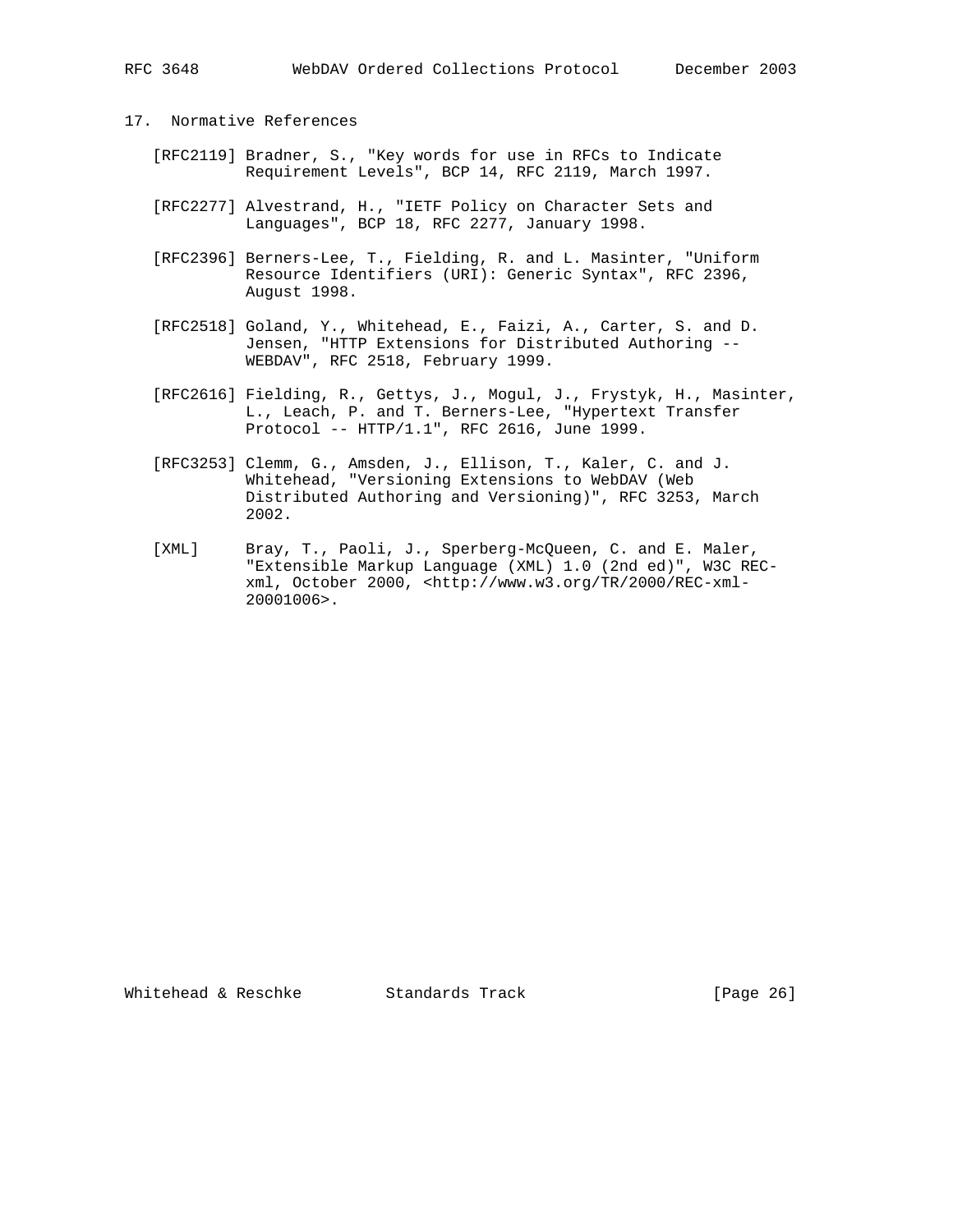```
Appendix A. Extensions to the WebDAV Document Type Definition
    <!ELEMENT orderpatch (ordering-type?, order-member*) >
    <!ELEMENT order-member (segment, position) >
    <!ELEMENT ordering-type (href) >
    <!ELEMENT position (first | last | before | after)>
    <!ELEMENT first EMPTY >
    <!ELEMENT last EMPTY >
    <!ELEMENT before segment >
    <!ELEMENT after segment >
    <!ELEMENT segment (#PCDATA)>
Index
  \mathcal{C} Client-Maintained Ordering 4
       Condition Names
         DAV:collection-must-be-ordered (pre) 9
          DAV:initialize-collection-version-ordering-type (post) 20
          DAV:initialize-ordering-type (post) 21
          DAV:initialize-version-controlled-bindings-ordered (post) 20
          DAV:initialize-version-history-bindings-ordered (post) 20
          DAV:ordered-collections-supported (pre) 7
         DAV: ordering-modified (post) 13
         DAV: ordering-type-set (post) 7, 13
          DAV:position-set (post) 9
          DAV:segment-must-identify-member (pre) 9
          DAV:update-version-controlled-collection-members-ordered
              (post) 21
          DAV:update-version-ordering-type (post) 21
   D
       DAV header
         compliance class 'ordered-collections' 21
      DAV:collection-must-be-ordered precondition 9
       DAV:custom ordering type 6
       DAV:initialize-collection-version-ordering-type postcondition 20
       DAV:initialize-ordering-type postcondition 21
       DAV:initialize-version-controlled-bindings-ordered
           postcondition 20
       DAV:initialize-version-history-bindings-ordered postcondition 20
       DAV:ordered-collections-supported precondition 7
       DAV:ordering-modified postcondition 13
       DAV:ordering-type property 6
       DAV:ordering-type-set postcondition 7, 13
       DAV:position-set postcondition 9
      DAV:segment-must-identify-member precondition 9
      DAV:unordered ordering type 6
```
Whitehead & Reschke Standards Track [Page 27]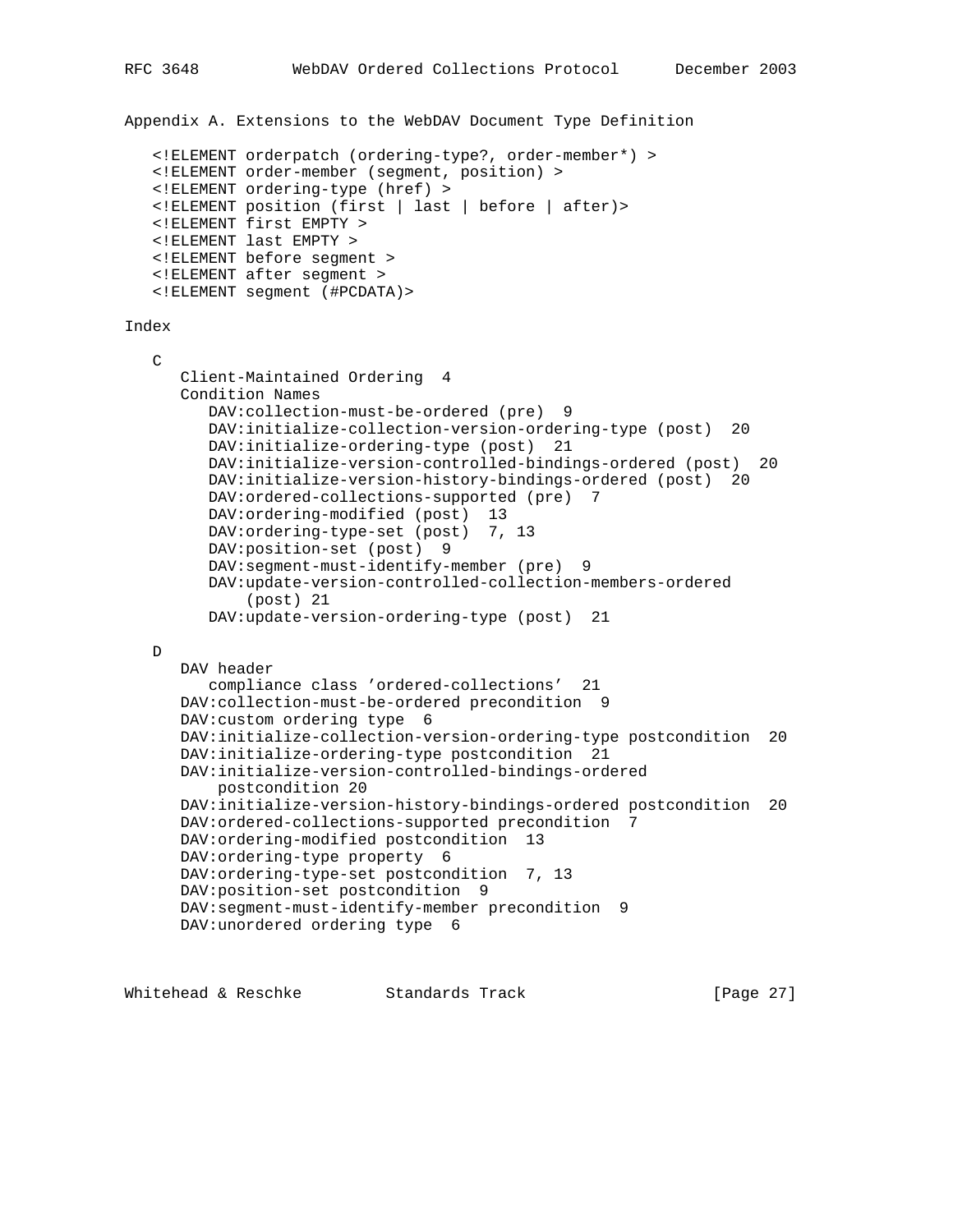```
 DAV:update-version-controlled-collection-members-ordered
        postcondition 21
    DAV:update-version-ordering-type postcondition 21
\, H \, Headers
     Ordering-Type 7
      Position 9
 M
   Methods
     ORDERPATCH 11
 O
   Ordered Collection 4
   Ordering Semantics 5
   Ordering-Type header 7
    ORDERPATCH method 11
 P
   Position header 9
    Properties
      DAV:ordering-type 6
 S
    Server-Maintained Ordering 5
 U
    Unordered Collection 4
```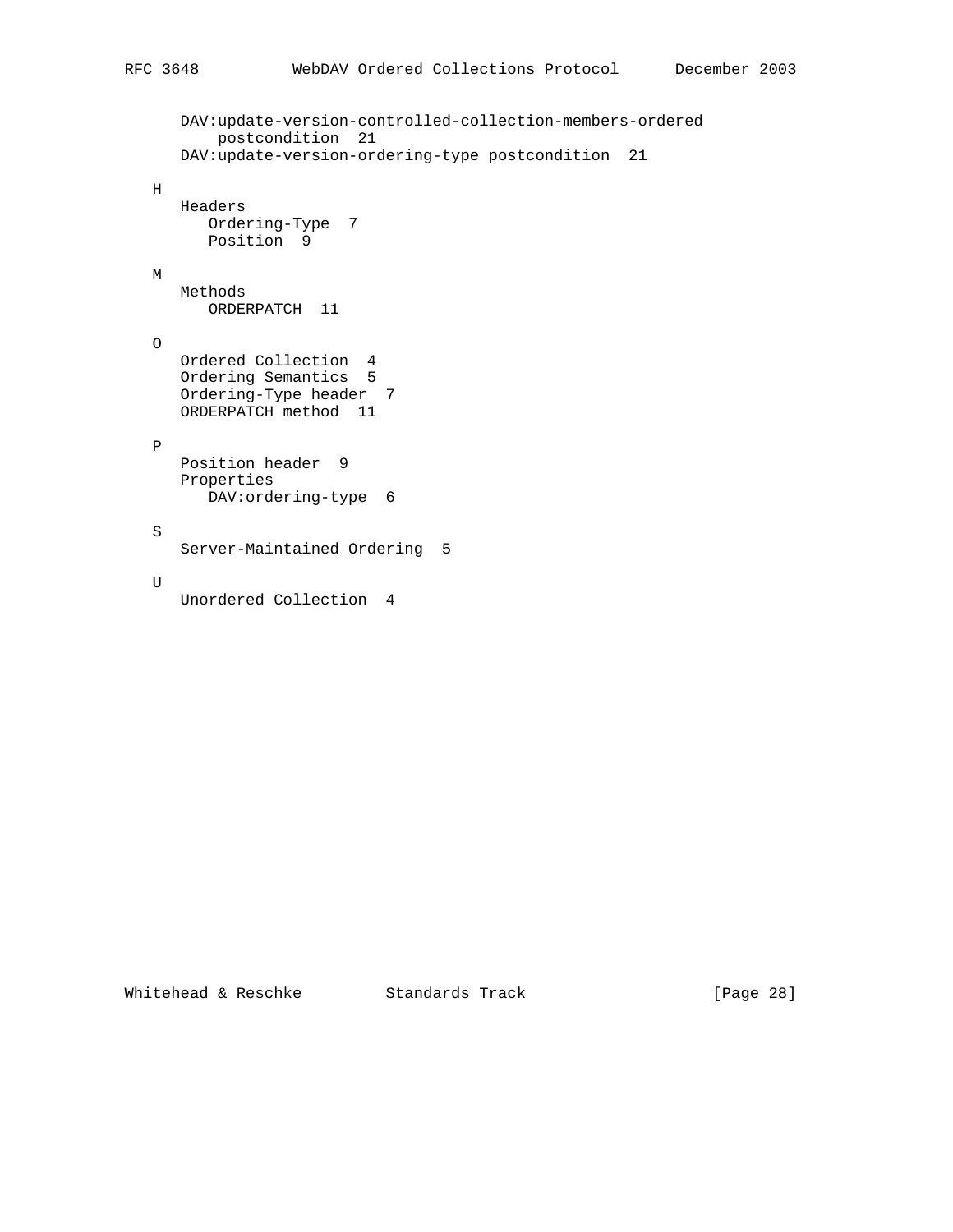Authors' Addresses

 Jim Whitehead UC Santa Cruz, Dept. of Computer Science 1156 High Street Santa Cruz, CA 95064 US

EMail: ejw@cse.ucsc.edu

 Julian F. Reschke, Ed. greenbytes GmbH Salzmannstrasse 152 Muenster, NW 48159 Germany Phone: +49 251 2807760

 Fax: +49 251 2807761 EMail: julian.reschke@greenbytes.de URI: http://greenbytes.de/tech/webdav/